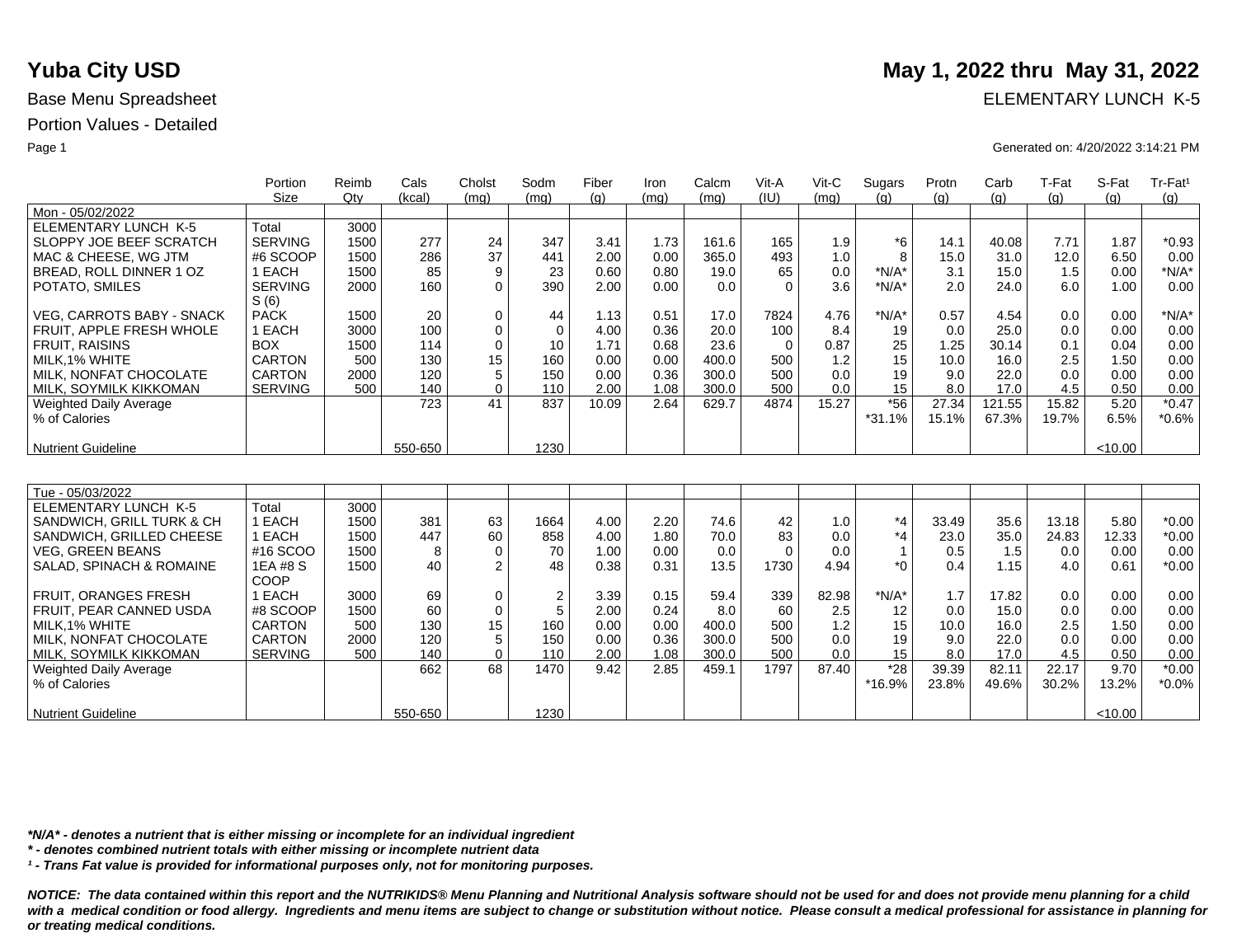Nutrient Guideline

|                                | Portion         | Reimb | Cals    | Cholst         | Sodm                    | Fiber | Iron | Calcm | Vit-A       | $V$ it-C | Sugars         | Protn | Carb   | T-Fat | S-Fat   | Tr-Fat <sup>1</sup> |
|--------------------------------|-----------------|-------|---------|----------------|-------------------------|-------|------|-------|-------------|----------|----------------|-------|--------|-------|---------|---------------------|
|                                | Size            | Qty   | (kcal)  | (mq)           | (mq)                    | (q)   | (mq) | (mq)  | (IU)        | (ma)     | (q)            | (q)   | (q)    | (q)   | (q)     | (q)                 |
| Wed - 05/04/2022               |                 |       |         |                |                         |       |      |       |             |          |                |       |        |       |         |                     |
| <b>ELEMENTARY LUNCH K-5</b>    | Total           | 3000  |         |                |                         |       |      |       |             |          |                |       |        |       |         |                     |
| PIZZA, WG CHEESE SLIDERS       | 2 EACH          | 1500  | 295     | 36             | 598                     | 3.52  | 1.36 | 501.3 | 450         | 11.5     | $\overline{4}$ | 18.65 | 30.75  | 11.17 | 6.02    | 0.00                |
| PIZZA. WG PEP SLIDERS          | 2 EACH          | 1500  | 342     | 40             | 697                     | 3.30  | 1.28 | 428.5 | 442         | 10.44    | $\overline{4}$ | 18.95 | 29.5   | 17.66 | 7.54    | 0.00                |
| POTATO, FRIES SPICY TWISTER    | <b>1/2 CUP</b>  | 1000  | 273     | $\overline{2}$ | 546                     | 3.41  | 1.84 | 0.0   | $\mathbf 0$ | 10.24    | $*N/A*$        | 3.41  | 34.13  | 13.65 | 5.97    | 0.00                |
| POTATO, FRIES PLAIN TWISTER    | <b>1/2 CUP</b>  | 2000  | 130     | $\mathbf 0$    | 40                      | 1.00  | 0.36 | 0.0   | $\Omega$    | 0.0      | $\Omega$       | 2.0   | 20.0   | 5.0   | 1.00    | 0.00                |
| <b>VEG. TOMATO GRAPE</b>       | #8 SCOOP        | 1500  | 18      | $\mathbf 0$    | 3                       | 0.50  | 0.18 | 0.0   | 378         | 10.57    | $*N/A*$        | 0.5   | 3.52   | 0.5   | 0.00    | $*N/A*$             |
| <b>FRUIT, PEAR FRESH</b>       | 1 EACH          | 3000  | 97      | $\mathbf 0$    | $\overline{2}$          | 5.03  | 0.36 | 10.1  | 50          | 7.24     | $*N/A*$        | 1.01  | 26.16  | 0.0   | 0.00    | $*N/A*$             |
| FRUIT, MIXED                   | #8 SCOOP        | 1500  | 60      | $\mathbf 0$    | 10                      | 0.00  | 0.00 | 0.0   | 12          | 0.8      | $*N/A*$        | 0.0   | 17.0   | 0.0   | 0.00    | 0.00                |
| MILK, 1% WHITE                 | <b>CARTON</b>   | 500   | 130     | 15             | 160                     | 0.00  | 0.00 | 400.0 | 500         | 1.2      | 15             | 10.0  | 16.0   | 2.5   | 1.50    | 0.00                |
| MILK. NONFAT CHOCOLATE         | <b>CARTON</b>   | 2000  | 120     | 5              | 150                     | 0.00  | 0.36 | 300.0 | 500         | 0.0      | 19             | 9.0   | 22.0   | 0.0   | 0.00    | 0.00                |
| MILK, SOYMILK KIKKOMAN         | <b>SERVING</b>  | 500   | 140     | $\mathbf 0$    | 110                     | 2.00  | 1.08 | 300.0 | 500         | 0.0      | 15             | 8.0   | 17.0   | 4.5   | 0.50    | 0.00                |
| CAKE STARTER, DEVILS BER       | <b>SERVING</b>  | 3000  | 133     | 10             | 162                     | 1.49  | 1.05 | 32.0  | 108         | 0.11     | $*12$          | 3.23  | 23.78  | 3.48  | 0.74    | $*0.00$             |
| <b>NARD</b>                    |                 |       |         |                |                         |       |      |       |             |          |                |       |        |       |         |                     |
| <b>Weighted Daily Average</b>  |                 |       | 889     | 55             | 1172                    | 12.32 | 4.10 | 823.6 | 1298        | 27.62    | $*34$          | 34.76 | 135.20 | 27.19 | 10.52   | $*0.00$             |
| % of Calories                  |                 |       |         |                |                         |       |      |       |             |          | *15.2%         | 15.6% | 60.8%  | 27.5% | 10.6%   | $*0.0\%$            |
|                                |                 |       |         |                |                         |       |      |       |             |          |                |       |        |       |         |                     |
| <b>Nutrient Guideline</b>      |                 |       | 550-650 |                | 1230                    |       |      |       |             |          |                |       |        |       | < 10.00 |                     |
|                                |                 |       |         |                |                         |       |      |       |             |          |                |       |        |       |         |                     |
| Thu - 05/05/2022               |                 |       |         |                |                         |       |      |       |             |          |                |       |        |       |         |                     |
| <b>ELEMENTARY LUNCH K-5</b>    | Total           | 3000  |         |                |                         |       |      |       |             |          |                |       |        |       |         |                     |
| TACO, BEEF SOFT WHEAT TO       | <b>SERVINGS</b> | 1500  | 289     | 43             | 529                     | 4.00  | 2.93 | 26.1  | 203         | 1.9      | $*_{0}$        | 19.52 | 27.94  | 11.46 | 5.07    | $*0.00$             |
| <b>RTILLA</b>                  |                 |       |         |                |                         |       |      |       |             |          |                |       |        |       |         |                     |
| QUESADILLA, CHEESE(SCRAT       | 1 EACH          | 1500  | 540     | 80             | 990                     | 6.00  | 2.70 | 0.0   | $\Omega$    | 1.2      | $\Omega$       | 25.0  | 33.0   | 33.0  | 17.50   | 0.00                |
| CH)2/2                         |                 |       |         |                |                         |       |      |       |             |          |                |       |        |       |         |                     |
| <b>VEG. CORN CANNED - USDA</b> | #8 SCOOP        | 2000  | 65      | $\mathbf 0$    | 15                      | 2.00  | 0.00 | 0.0   | $\Omega$    | 0.0      | $*N/A*$        | 2.0   | 15.0   | 1.0   | 0.00    | 0.00                |
| <b>VEG, CELERY STICKS</b>      | 6 STICKS        | 1500  | 29      | $\mathbf 0$    | 86                      | 0.00  | 0.00 | 0.0   | $\Omega$    | 0.0      | $\Omega$       | 0.0   | 0.0    | 0.0   | 0.00    | 0.00                |
| FRUIT, APPLE FRESH WHOLE       | 1 EACH          | 1000  | 100     | $\mathbf 0$    | $\mathbf 0$             | 4.00  | 0.36 | 20.0  | 100         | 8.4      | 19             | 0.0   | 25.0   | 0.0   | 0.00    | 0.00                |
| <b>FRUIT, BANANAS FRESH</b>    | 1 EACH          | 1000  | 105     | $\mathbf 0$    | $\mathbf{1}$            | 3.07  | 0.31 | 5.9   | 76          | 10.27    | 14             | 1.29  | 26.95  | 0.39  | 0.13    | 0.00                |
| <b>FRUIT, ORANGES FRESH</b>    | 1 EACH          | 1000  | 69      | $\mathbf 0$    | $\overline{\mathbf{c}}$ | 3.39  | 0.15 | 59.4  | 339         | 82.98    | $*N/A*$        | 1.7   | 17.82  | 0.0   | 0.00    | 0.00                |
| <b>FRUIT, PEACHES CAN USDA</b> | #8 SCOOP        | 1500  | 60      | $\mathbf 0$    | 5                       | 1.00  | 0.00 | 6.0   | 340         | 3.8      | 13             | 0.0   | 14.0   | 0.0   | 0.00    | 0.00                |
| MILK, 1% WHITE                 | CARTON          | 500   | 130     | 15             | 160                     | 0.00  | 0.00 | 400.0 | 500         | 1.2      | 15             | 10.0  | 16.0   | 2.5   | 1.50    | 0.00                |
| MILK. NONFAT CHOCOLATE         | <b>CARTON</b>   | 2000  | 120     | 5              | 150                     | 0.00  | 0.36 | 300.0 | 500         | 0.0      | 19             | 9.0   | 22.0   | 0.0   | 0.00    | 0.00                |
| MILK, SOYMILK KIKKOMAN         | <b>SERVING</b>  | 500   | 140     | $\mathbf 0$    | 110                     | 2.00  | 1.08 | 300.0 | 500         | 0.0      | 15             | 8.0   | 17.0   | 4.5   | 0.50    | 0.00                |
| Weighted Daily Average         |                 |       | 719     | 68             | 961                     | 10.65 | 3.51 | 361.1 | 943         | 37.53    | $*35$          | 33.59 | 90.89  | 24.19 | 11.66   | $*0.00$             |
| % of Calories                  |                 |       |         |                |                         |       |      |       |             |          | *19.7%         | 18.7% | 50.6%  | 30.3% | 14.6%   | $*0.0\%$            |
|                                |                 |       |         |                |                         |       |      |       |             |          |                |       |        |       |         |                     |

*\*N/A\* - denotes a nutrient that is either missing or incomplete for an individual ingredient*

*\* - denotes combined nutrient totals with either missing or incomplete nutrient data*

*¹ - Trans Fat value is provided for informational purposes only, not for monitoring purposes.*

550-650

*NOTICE: The data contained within this report and the NUTRIKIDS® Menu Planning and Nutritional Analysis software should not be used for and does not provide menu planning for a child*  with a medical condition or food allergy. Ingredients and menu items are subject to change or substitution without notice. Please consult a medical professional for assistance in planning for *or treating medical conditions.*

1230

# **Yuba City USD** May 1, 2022 thru May 31, 2022

Base Menu Spreadsheet **ELEMENTARY LUNCH K-5** 

Page 2 Generated on: 4/20/2022 3:14:21 PM

 $10.00$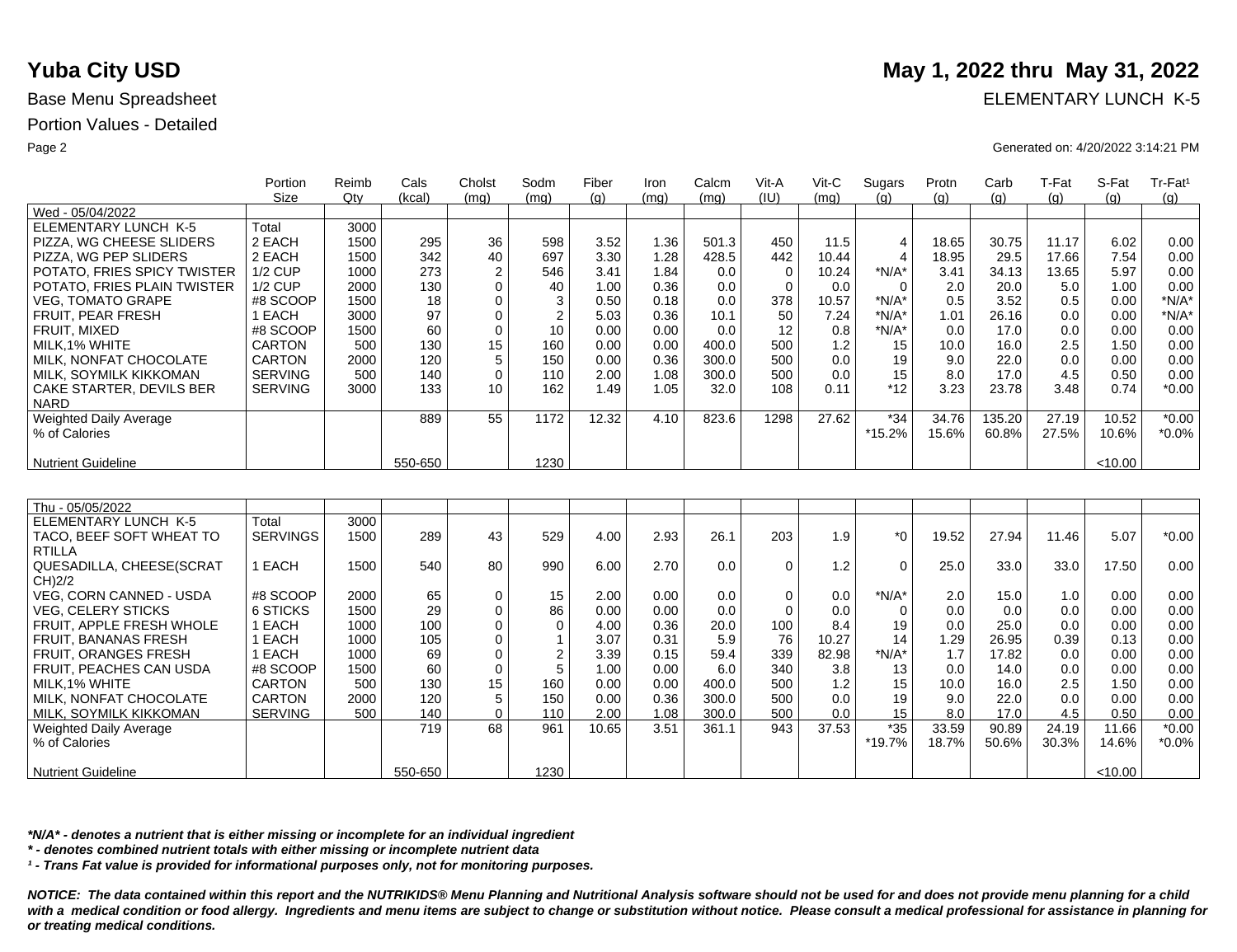|                                         | Portion        | Reimb        | Cals           | Cholst         | Sodm           | Fiber | Iron | Calcm | Vit-A       | $V$ it-C | Sugars         | Protn          | Carb   | T-Fat | S-Fat   | Tr-Fat <sup>1</sup>       |
|-----------------------------------------|----------------|--------------|----------------|----------------|----------------|-------|------|-------|-------------|----------|----------------|----------------|--------|-------|---------|---------------------------|
|                                         | <b>Size</b>    | Qtv          | (kcal)         | (mq)           | (mq)           | (a)   | (mq) | (mq)  | (IU)        | (mq)     | (q)            | (q)            | (q)    | (g)   | (a)     | (g)                       |
| Fri - 05/06/2022                        |                |              |                |                |                |       |      |       |             |          |                |                |        |       |         |                           |
| ELEMENTARY LUNCH K-5                    | Total          | 3000         |                |                |                |       |      |       |             |          |                |                |        |       |         |                           |
| BURGER, ON A BUN                        | 1 EACH         | 1500         | 288            | 35             | 339            | 4.00  | 2.44 | 172.0 | $\mathbf 0$ | 0.0      | $\overline{4}$ | 20.0           | 31.0   | 10.0  | 3.20    | 0.00                      |
| <b>BURGER, VEGGIE CHEESE</b>            | 1 EACH         | 1500         | 370            | 20             | 761            | 9.01  | 4.15 | 230.2 | $\mathbf 0$ | 0.0      | $*_{4}$        | 31.04          | 40.02  | 10.0  | 4.00    | 0.00                      |
| <b>VEG, MIXED FROZEN</b>                | .5 CUP         | 3000         | 60             | $\mathbf 0$    | 39             | 3.00  | 0.00 | 0.0   | $\mathbf 0$ | 0.0      | 3              | 2.0            | 12.0   | 0.0   | 0.00    | 0.00                      |
| <b>VEG. CUCUMBER</b>                    | #8 SCOOP       | 1500         | $\overline{4}$ | 0              | $\mathbf 0$    | 0.00  | 0.09 | 5.0   | 25          | 0.6      | *N/A*          | 0.0            | 1.0    | 0.0   | 0.00    | 0.00                      |
| FRUIT, APPLE FRESH WHOLE                | 1 EACH         | 1000         | 100            | $\mathbf 0$    | $\mathbf 0$    | 4.00  | 0.36 | 20.0  | 100         | 8.4      | 19             | 0.0            | 25.0   | 0.0   | 0.00    | 0.00                      |
| FRUIT, ORANGES FRESH                    | 1 EACH         | 1000         | 69             | $\mathbf 0$    | $\overline{c}$ | 3.39  | 0.15 | 59.4  | 339         | 82.98    | *N/A*          | 1.7            | 17.82  | 0.0   | 0.00    | 0.00                      |
| FRUIT, BANANAS FRESH                    | 1 EACH         | 1000         | 105            | $\mathbf 0$    | $\overline{1}$ | 3.07  | 0.31 | 5.9   | 76          | 10.27    | 14             | 1.29           | 26.95  | 0.39  | 0.13    | 0.00                      |
| FRUIT, PEACH CUP FROZEN                 | <b>SERVING</b> | 1000         | 80             | $\mathbf 0$    | $\Omega$       | 1.00  | 0.36 | 0.0   | 300         | 162.0    | $*N/A*$        | 1.0            | 19.0   | 0.0   | 0.00    | 0.00                      |
| MILK.1% WHITE                           | <b>CARTON</b>  | 500          | 130            | 15             | 160            | 0.00  | 0.00 | 400.0 | 500         | 1.2      | 15             | 10.0           | 16.0   | 2.5   | 1.50    | 0.00                      |
| MILK, NONFAT CHOCOLATE                  | <b>CARTON</b>  | 2000         | 120            | 5              | 150            | 0.00  | 0.36 | 300.0 | 500         | 0.0      | 19             | 9.0            | 22.0   | 0.0   | 0.00    | 0.00                      |
| MILK, SOYMILK KIKKOMAN                  | <b>SERVING</b> | 500          | 140            | $\mathbf 0$    | 110            | 2.00  | 1.08 | 300.0 | 500         | 0.0      | 15             | 8.0            | 17.0   | 4.5   | 0.50    | 0.00                      |
| Weighted Daily Average                  |                |              | 634            | 33             | 735            | 13.66 | 4.15 | 548.7 | 784         | 88.38    | $*36$          | 37.85          | 97.77  | 11.30 | 3.98    | 0.00                      |
| % of Calories                           |                |              |                |                |                |       |      |       |             |          | *22.6%         | 23.9%          | 61.7%  | 16.0% | 5.6%    | 0.0%                      |
|                                         |                |              |                |                |                |       |      |       |             |          |                |                |        |       |         |                           |
| <b>Nutrient Guideline</b>               |                |              | 550-650        |                | 1230           |       |      |       |             |          |                |                |        |       | <10.00  |                           |
|                                         |                |              |                |                |                |       |      |       |             |          |                |                |        |       |         |                           |
|                                         |                |              |                |                |                |       |      |       |             |          |                |                |        |       |         |                           |
| Mon - 05/09/2022                        |                |              |                |                |                |       |      |       |             |          |                |                |        |       |         |                           |
| <b>ELEMENTARY LUNCH K-5</b>             | Total          | 3000         |                |                |                |       |      |       |             |          |                |                |        |       |         |                           |
| PRETZEL, NUGGETS W/CHEESE               | <b>SERVING</b> | 1500         | 336            | 56             | 910            | 4.00  | 1.44 | 406.0 | 778         | 0.0      | $\sqrt{2}$     | 18.0           | 32.0   | 16.0  | 9.20    | 0.00                      |
| CHICKEN, POPCORN WG 10 E                | <b>SERVING</b> | 1500         | 180            | 20             | 420            | 3.00  | 1.80 | 40.0  | $\Omega$    | 0.0      | $\Omega$       | 12.0           | 12.0   | 9.0   | 2.00    | 0.00                      |
| ACH RC                                  | (10)           |              |                |                |                |       |      |       |             |          |                |                |        |       |         |                           |
| POTATO, SMILES                          | <b>SERVING</b> | 2000         | 160            | $\mathbf 0$    | 390            | 2.00  | 0.00 | 0.0   | $\Omega$    | 3.6      | $*N/A*$        | 2.0            | 24.0   | 6.0   | 1.00    | 0.00                      |
|                                         | S(6)           |              |                |                |                |       |      |       |             |          |                |                |        |       |         |                           |
| VEG. CARROTS BABY - SNACK               | <b>PACK</b>    | 1500<br>3000 | 20<br>100      | 0              | 44             | 1.13  | 0.51 | 17.0  | 7824        | 4.76     | $*N/A*$        | 0.57           | 4.54   | 0.0   | 0.00    | $*N/A*$                   |
| FRUIT, APPLE FRESH WHOLE                | 1 EACH         |              |                | $\mathbf 0$    | $\Omega$<br>10 | 4.00  | 0.36 | 20.0  | 100         | 8.4      | 19             | 0.0            | 25.0   | 0.0   | 0.00    | 0.00                      |
| <b>FRUIT, RAISINS</b>                   | <b>BOX</b>     | 1500         | 114            | $\mathbf 0$    |                | 1.71  | 0.68 | 23.6  | $\Omega$    | 0.87     | 25             | 1.25           | 30.14  | 0.1   | 0.04    | 0.00                      |
| MILK.1% WHITE                           | <b>CARTON</b>  | 500          | 130            | 15             | 160            | 0.00  | 0.00 | 400.0 | 500         | 1.2      | 15             | 10.0           | 16.0   | 2.5   | 1.50    | 0.00                      |
| MILK. NONFAT CHOCOLATE                  | <b>CARTON</b>  | 2000         | 120            | 5              | 150            | 0.00  | 0.36 | 300.0 | 500         | 0.0      | 19             | 9.0            | 22.0   | 0.0   | 0.00    | 0.00                      |
| MILK, SOYMILK KIKKOMAN                  | <b>SERVING</b> | 500          | 140            | $\Omega$<br>44 | 110            | 2.00  | 1.08 | 300.0 | 500         | 0.0      | 15             | 8.0            | 17.0   | 4.5   | 0.50    | 0.00<br>$\overline{0.00}$ |
| Weighted Daily Average<br>% of Calories |                |              | 656            |                | 1097           | 10.59 | 3.00 | 580.0 | 4901        | 13.82    | $*50$          | 26.24<br>16.0% | 100.50 | 17.71 | 6.62    |                           |
|                                         |                |              |                |                |                |       |      |       |             |          | *30.5%         |                | 61.2%  | 24.3% | 9.1%    | $*0.0\%$                  |
| <b>Nutrient Guideline</b>               |                |              | 550-650        |                | 1230           |       |      |       |             |          |                |                |        |       | < 10.00 |                           |

*\*N/A\* - denotes a nutrient that is either missing or incomplete for an individual ingredient*

*\* - denotes combined nutrient totals with either missing or incomplete nutrient data*

*¹ - Trans Fat value is provided for informational purposes only, not for monitoring purposes.*

*NOTICE: The data contained within this report and the NUTRIKIDS® Menu Planning and Nutritional Analysis software should not be used for and does not provide menu planning for a child*  with a medical condition or food allergy. Ingredients and menu items are subject to change or substitution without notice. Please consult a medical professional for assistance in planning for *or treating medical conditions.*

# **Yuba City USD** May 1, 2022 thru May 31, 2022

Base Menu Spreadsheet **ELEMENTARY LUNCH K-5** 

Page 3 Generated on: 4/20/2022 3:14:21 PM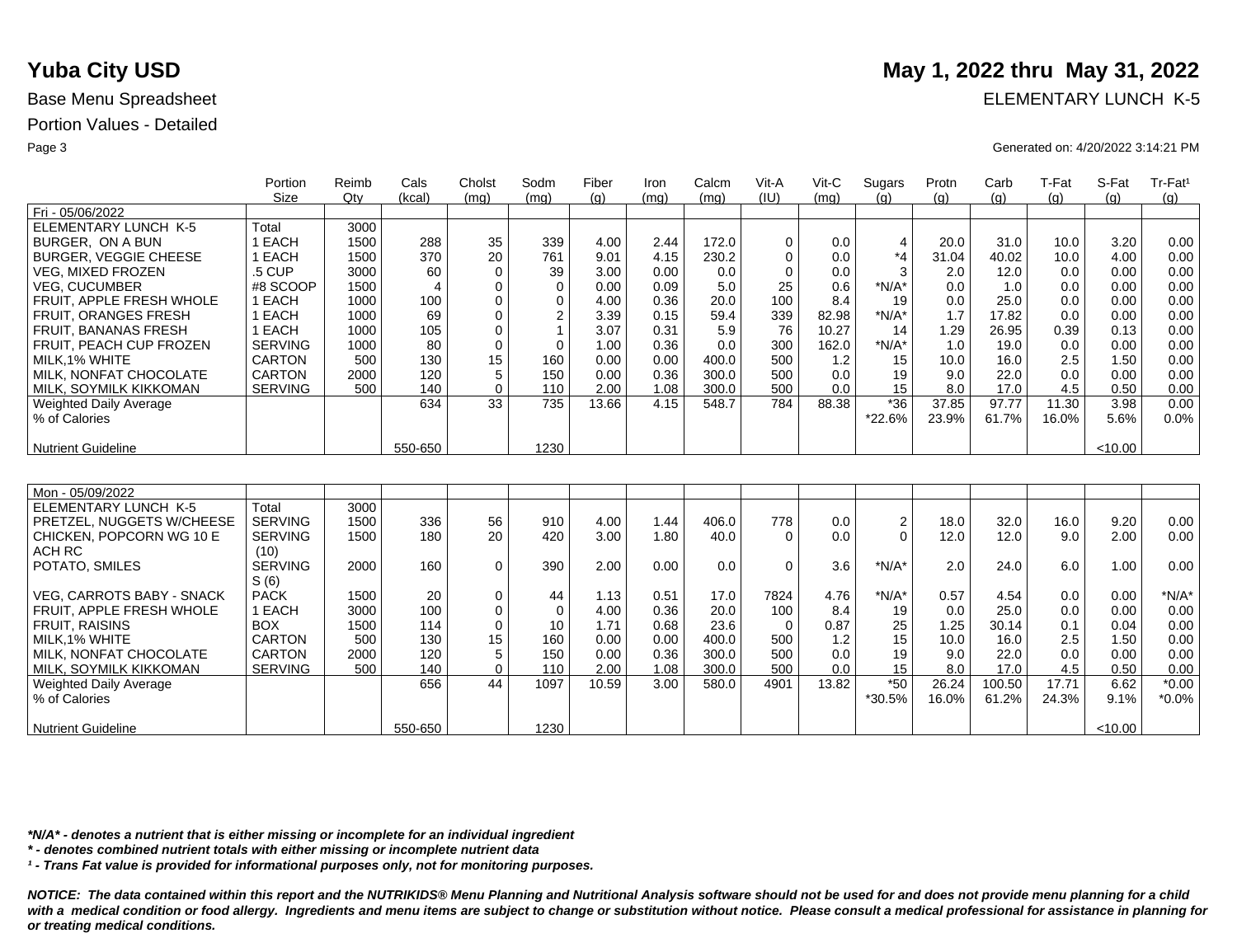|                                                     | Portion              | Reimb | Cals       | Cholst           | Sodm           | Fiber | Iron | Calcm | Vit-A       | $V$ it-C | Sugars                  | Protn      | Carb        | T-Fat | S-Fat   | Tr-Fat <sup>1</sup> |
|-----------------------------------------------------|----------------------|-------|------------|------------------|----------------|-------|------|-------|-------------|----------|-------------------------|------------|-------------|-------|---------|---------------------|
|                                                     | <b>Size</b>          | Qty   | (kcal)     | (mq)             | (mq)           | (q)   | (mq) | (mq)  | (IU)        | (mq)     | (q)                     | (q)        | (g)         | (g)   | (q)     | (g)                 |
| Tue - 05/10/2022                                    |                      |       |            |                  |                |       |      |       |             |          |                         |            |             |       |         |                     |
| ELEMENTARY LUNCH K-5                                | Total                | 3000  |            |                  |                |       |      |       |             |          |                         |            |             |       |         |                     |
| CORN DOG, MINI CHICK TYSON                          | <b>SERVING</b>       | 1500  | 315        | 49               | 570            | 2.43  | 1.75 | 24.3  | $\mathbf 0$ | 0.0      | 6                       | 14.55      | 27.89       | 16.98 | 3.64    | $*N/A*$             |
| SANDWICH, VEGGIE STACKER                            | (6)<br>SANDWIC       | 1500  | 528        |                  | 924            |       |      | 157.3 | 322         | 3.7      | $*_{4}$                 | 27.46      | 35.75       | 30.0  |         | $*0.00$             |
|                                                     |                      |       |            | 80               |                | 3.46  | 1.61 |       |             |          |                         |            |             |       | 16.00   | 0.00                |
| <b>VEG. GREEN BEANS</b><br>SALAD, SPINACH & ROMAINE | #8 SCOOP<br>1EA #8 S | 2000  | 16<br>40   | $\mathbf 0$<br>2 | 140<br>48      | 2.00  | 0.00 | 0.0   | $\mathbf 0$ | 0.0      | $\mathbf{1}$<br>$*_{0}$ | 1.0<br>0.4 | 3.0<br>1.15 | 0.0   | 0.00    | $*0.00$             |
|                                                     | COOP                 | 1500  |            |                  |                | 0.38  | 0.31 | 13.5  | 1730        | 4.94     |                         |            |             | 4.0   | 0.61    |                     |
|                                                     |                      |       |            |                  |                |       |      |       |             |          |                         |            |             |       |         |                     |
| FRUIT, ORANGES FRESH                                | 1 EACH               | 3000  | 69         | 0                | $\overline{2}$ | 3.39  | 0.15 | 59.4  | 339         | 82.98    | $*N/A*$                 | 1.7        | 17.82       | 0.0   | 0.00    | 0.00                |
| FRUIT, PEAR CANNED USDA                             | #8 SCOOP             | 1500  | 60         | 0                | 5              | 2.00  | 0.24 | 8.0   | 60          | 2.5      | 12                      | 0.0        | 15.0        | 0.0   | 0.00    | 0.00                |
| MILK, 1% WHITE                                      | CARTON               | 500   | 130        | 15               | 160            | 0.00  | 0.00 | 400.0 | 500         | 1.2      | 15                      | 10.0       | 16.0        | 2.5   | 1.50    | 0.00                |
| MILK, NONFAT CHOCOLATE                              | <b>CARTON</b>        | 2000  | 120        | 5                | 150            | 0.00  | 0.36 | 300.0 | 500         | 0.0      | 19                      | 9.0        | 22.0        | 0.0   | 0.00    | 0.00                |
| MILK, SOYMILK KIKKOMAN                              | <b>SERVING</b>       | 500   | 140<br>676 | $\Omega$<br>71   | 110            | 2.00  | 1.08 | 300.0 | 500         | 0.0      | 15<br>$*29$             | 8.0        | 17.0        | 4.5   | 0.50    | 0.00                |
| <b>Weighted Daily Average</b>                       |                      |       |            |                  | 1014           | 9.20  | 2.52 | 477.6 | 1895        | 88.75    |                         | 32.57      | 79.88       | 26.66 | 10.46   | $*0.00$             |
| % of Calories                                       |                      |       |            |                  |                |       |      |       |             |          | $*17.4%$                | 19.3%      | 47.3%       | 35.5% | 13.9%   | $*0.0\%$            |
|                                                     |                      |       | 550-650    |                  |                |       |      |       |             |          |                         |            |             |       |         |                     |
| <b>Nutrient Guideline</b>                           |                      |       |            |                  | 1230           |       |      |       |             |          |                         |            |             |       | < 10.00 |                     |
|                                                     |                      |       |            |                  |                |       |      |       |             |          |                         |            |             |       |         |                     |
| Wed - 05/11/2022                                    |                      |       |            |                  |                |       |      |       |             |          |                         |            |             |       |         |                     |
| ELEMENTARY LUNCH K-5                                | Total                | 3000  |            |                  |                |       |      |       |             |          |                         |            |             |       |         |                     |
| <b>WAFFLE</b>                                       | <b>WAFFLE</b>        | 1500  | 90         | 4                | 181            | 0.81  | 0.76 | 11.6  | 351         | 0.0      | $*N/A*$                 | 1.65       | 15.63       | 2.06  | 0.41    | 0.00                |
| YOGURT, STRAW 4 OZ DANIMAL                          | <b>SERVING</b>       | 1500  | 130        | 15               | 85             | 0.00  | 0.00 | 150.0 | 100         | 0.0      | $*N/A*$                 | 6.0        | 20.0        | 3.0   | 2.00    | 0.00                |
| CHEESE, MOZZARELLA STRING                           | 1 EACH               | 1500  | 80         | 20               | 200            | 0.00  | 0.00 | 220.0 | $\Omega$    | 0.0      | $\Omega$                | 6.0        | 1.0         | 6.0   | 3.00    | 0.00                |
| WAFFLE                                              | <b>WAFFLE</b>        | 1500  | 90         | $\overline{4}$   | 181            | 0.81  | 0.76 | 11.6  | 351         | 0.0      | $*N/A*$                 | 1.65       | 15.63       | 2.06  | 0.41    | 0.00                |
| SAUSAGE, PATTIE TURKEY1.0                           | <b>SERVING</b>       | 1500  | 120        | 60               | 180            | 0.00  | 0.72 | 0.0   | $\Omega$    | 0.0      | $\Omega$                | 12.0       | 0.0         | 8.0   | 2.00    | 0.00                |
| 25OZ.                                               |                      |       |            |                  |                |       |      |       |             |          |                         |            |             |       |         |                     |
| POTATO, FRIES SPICY TWISTER                         | <b>1/2 CUP</b>       | 1000  | 273        | $\mathbf 2$      | 546            | 3.41  | 1.84 | 0.0   | 0           | 10.24    | $*N/A*$                 | 3.41       | 34.13       | 13.65 | 5.97    | 0.00                |
| POTATO, FRIES PLAIN TWISTER                         | <b>1/2 CUP</b>       | 2000  | 130        | $\Omega$         | 40             | 1.00  | 0.36 | 0.0   | $\Omega$    | 0.0      | $\Omega$                | 2.0        | 20.0        | 5.0   | 1.00    | 0.00                |
| <b>VEG, TOMATO GRAPE</b>                            | #8 SCOOP             | 1500  | 18         | $\mathbf 0$      | 3              | 0.50  | 0.18 | 0.0   | 378         | 10.57    | $*N/A*$                 | 0.5        | 3.52        | 0.5   | 0.00    | $*N/A*$             |
| FRUIT, PEAR FRESH                                   | 1 EACH               | 3000  | 97         | $\mathbf 0$      | $\overline{2}$ | 5.03  | 0.36 | 10.1  | 50          | 7.24     | $*N/A*$                 | 1.01       | 26.16       | 0.0   | 0.00    | $*N/A*$             |
| FRUIT, MIXED                                        | #8 SCOOP             | 1500  | 60         | $\mathbf 0$      | 10             | 0.00  | 0.00 | 0.0   | 12          | 0.8      | $*N/A*$                 | 0.0        | 17.0        | 0.0   | 0.00    | 0.00                |
| MILK.1% WHITE                                       | <b>CARTON</b>        | 500   | 130        | 15               | 160            | 0.00  | 0.00 | 400.0 | 500         | 1.2      | 15                      | 10.0       | 16.0        | 2.5   | 1.50    | 0.00                |
| MILK, NONFAT CHOCOLATE                              | <b>CARTON</b>        | 2000  | 120        | 5                | 150            | 0.00  | 0.36 | 300.0 | 500         | 0.0      | 19                      | 9.0        | 22.0        | 0.0   | 0.00    | 0.00                |
| MILK, SOYMILK KIKKOMAN                              | <b>SERVING</b>       | 500   | 140        | $\Omega$         | 110            | 2.00  | 1.08 | 300.0 | 500         | 0.0      | 15                      | 8.0        | 17.0        | 4.5   | 0.50    | 0.00                |
| CAKE STARTER, DEVILS BER                            | <b>SERVING</b>       | 3000  | 133        | 10               | 162            | 1.49  | 1.05 | 32.0  | 108         | 0.11     | $*12$                   | 3.23       | 23.78       | 3.48  | 0.74    | $*0.00$             |
| <b>NARD</b>                                         |                      |       |            |                  |                |       |      |       |             |          |                         |            |             |       |         |                     |
| <b>Weighted Daily Average</b>                       |                      |       | 826        | 68               | 938            | 9.72  | 3.90 | 555.3 | 1254        | 16.65    | $*30$                   | 29.61      | 131.21      | 23.34 | 7.65    | $*0.00$             |
| % of Calories                                       |                      |       |            |                  |                |       |      |       |             |          | $*14.5%$                | 14.3%      | 63.5%       | 25.4% | 8.3%    | $*0.0\%$            |
|                                                     |                      |       |            |                  |                |       |      |       |             |          |                         |            |             |       |         |                     |
| <b>Nutrient Guideline</b>                           |                      |       | 550-650    |                  | 1230           |       |      |       |             |          |                         |            |             |       | < 10.00 |                     |

*\*N/A\* - denotes a nutrient that is either missing or incomplete for an individual ingredient*

*\* - denotes combined nutrient totals with either missing or incomplete nutrient data*

*¹ - Trans Fat value is provided for informational purposes only, not for monitoring purposes.*

*NOTICE: The data contained within this report and the NUTRIKIDS® Menu Planning and Nutritional Analysis software should not be used for and does not provide menu planning for a child*  with a medical condition or food allergy. Ingredients and menu items are subject to change or substitution without notice. Please consult a medical professional for assistance in planning for *or treating medical conditions.*

# **Yuba City USD** May 1, 2022 thru May 31, 2022

Base Menu Spreadsheet **ELEMENTARY LUNCH K-5** 

Page 4 Generated on: 4/20/2022 3:14:21 PM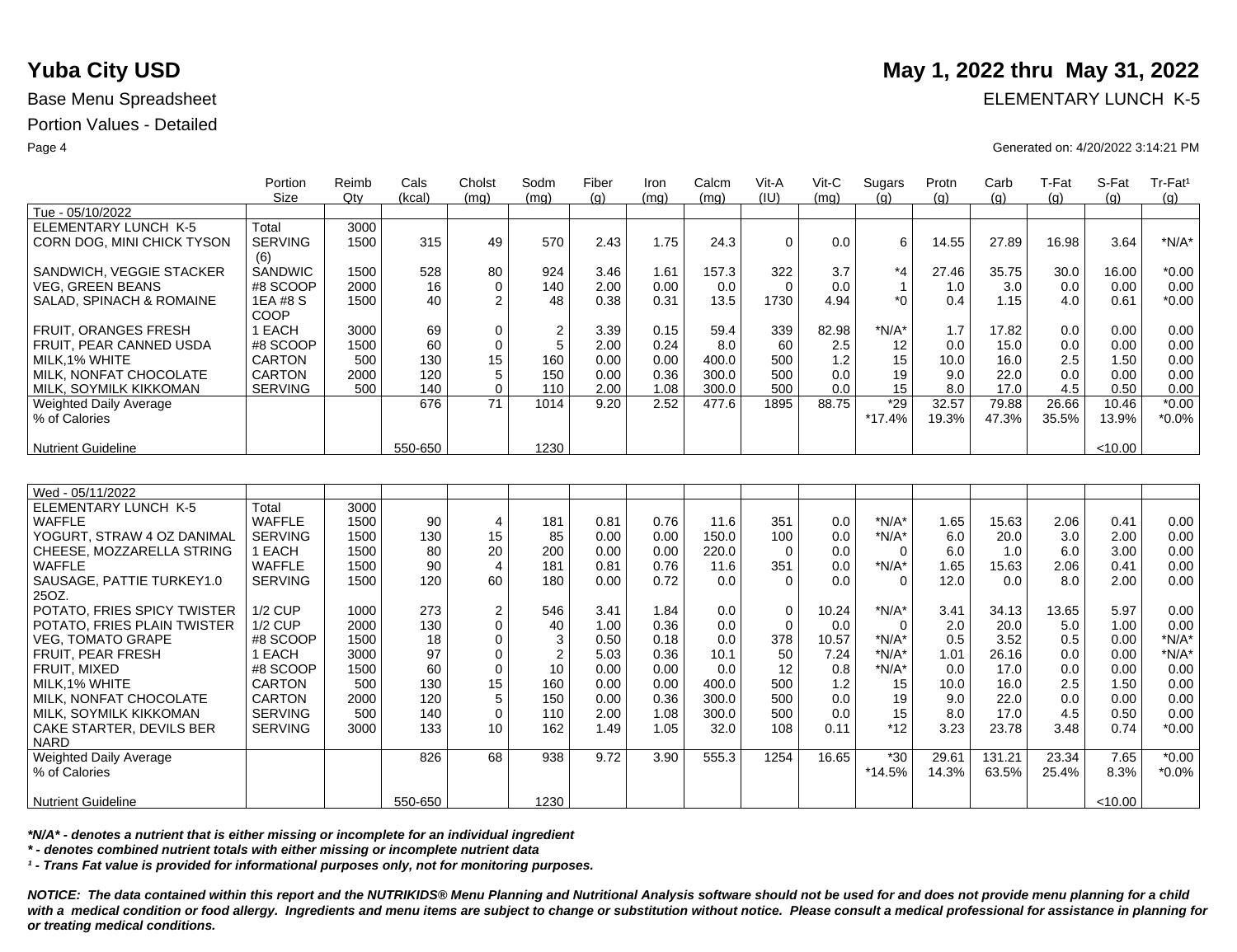Weighted Daily Average

% of Calories

Nutrient Guideline

### Portion Values - Detailed

Base Menu Spreadsheet **ELEMENTARY LUNCH K-5** 

Page 5 Generated on: 4/20/2022 3:14:21 PM

|                                | Portion        | Reimb | Cals    | Cholst      | Sodm           | Fiber | Iron | Calcm | Vit-A       | Vit-C | Sugars   | Protn | Carb  | T-Fat | S-Fat   | Tr-Fat <sup>1</sup> |
|--------------------------------|----------------|-------|---------|-------------|----------------|-------|------|-------|-------------|-------|----------|-------|-------|-------|---------|---------------------|
|                                | <b>Size</b>    | Qtv   | (kcal)  | (mq)        | (mq)           | (q)   | (mq) | (mq)  | (IU)        | (mq)  | (q)      | (q)   | (q)   | (q)   | (q)     | (q)                 |
| Thu - 05/12/2022               |                |       |         |             |                |       |      |       |             |       |          |       |       |       |         |                     |
| <b>ELEMENTARY LUNCH K-5</b>    | Total          | 3000  |         |             |                |       |      |       |             |       |          |       |       |       |         |                     |
| CHICKEN FAJITA ON TORTILLA     | 1 EACH         | 1500  | 320     | 84          | 853            | 6.00  | 3.80 | 72.0  | 720         | 18.48 | $*_{0}$  | 25.16 | 30.08 | 11.12 | 3.30    | 0.00                |
| <b>ENCHILADAS, CHEESE</b>      | 2 EACH         | 1500  | 275     | 30          | 582            | 1.96  | 0.84 | 435.5 | 803         | 0.32  | $*N/A*$  | 18.54 | 26.71 | 11.23 | 6.84    | 0.00                |
| <b>VEG, CORN CANNED - USDA</b> | #8 SCOOP       | 2000  | 65      | $\mathbf 0$ | 15             | 2.00  | 0.00 | 0.0   | $\mathbf 0$ | 0.0   | $*N/A*$  | 2.0   | 15.0  | 1.0   | 0.00    | 0.00                |
| <b>VEG, CELERY STICKS</b>      | 6 STICKS       | 1500  | 29      | 0           | 86             | 0.00  | 0.00 | 0.0   | $\Omega$    | 0.0   | $\Omega$ | 0.0   | 0.0   | 0.0   | 0.00    | 0.00                |
| FRUIT, APPLE FRESH WHOLE       | 1 EACH         | 1000  | 100     | 0           | $\mathbf 0$    | 4.00  | 0.36 | 20.0  | 100         | 8.4   | 19       | 0.0   | 25.0  | 0.0   | 0.00    | 0.00                |
| <b>FRUIT, BANANAS FRESH</b>    | 1 EACH         | 1000  | 105     | 0           |                | 3.07  | 0.31 | 5.9   | 76          | 10.27 | 14       | 1.29  | 26.95 | 0.39  | 0.13    | 0.00                |
| <b>FRUIT, ORANGES FRESH</b>    | 1 EACH         | 1000  | 69      | 0           | $\overline{2}$ | 3.39  | 0.15 | 59.4  | 339         | 82.98 | $*N/A*$  | 1.7   | 17.82 | 0.0   | 0.00    | 0.00                |
| FRUIT, PEACHES CAN USDA        | #8 SCOOP       | 1500  | 60      | 0           | 5              | 1.00  | 0.00 | 6.0   | 340         | 3.8   | 13       | 0.0   | 14.0  | 0.0   | 0.00    | 0.00                |
| MILK, 1% WHITE                 | CARTON         | 500   | 130     | 15          | 160            | 0.00  | 0.00 | 400.0 | 500         | 1.2   | 15       | 10.0  | 16.0  | 2.5   | 1.50    | 0.00                |
| MILK, NONFAT CHOCOLATE         | CARTON         | 2000  | 120     | 5           | 150            | 0.00  | 0.36 | 300.0 | 500         | 0.0   | 19       | 9.0   | 22.0  | 0.0   | 0.00    | 0.00                |
| MILK, SOYMILK KIKKOMAN         | <b>SERVING</b> | 500   | 140     | $\Omega$    | 110            | 2.00  | 1.08 | 300.0 | 500         | 0.0   | 15       | 8.0   | 17.0  | 4.5   | 0.50    | 0.00                |
| Weighted Daily Average         |                |       | 602     | 63          | 919            | 9.63  | 3.01 | 601.9 | 1603        | 45.38 | $*35$    | 33.18 | 88.82 | 13.14 | 5.45    | 0.00                |
| % of Calories                  |                |       |         |             |                |       |      |       |             |       | *23.5%   | 22.1% | 59.1% | 19.7% | 8.1%    | 0.0%                |
|                                |                |       |         |             |                |       |      |       |             |       |          |       |       |       |         |                     |
| <b>Nutrient Guideline</b>      |                |       | 550-650 |             | 1230           |       |      |       |             |       |          |       |       |       | < 10.00 |                     |
|                                |                |       |         |             |                |       |      |       |             |       |          |       |       |       |         |                     |
| Fri - 05/13/2022               |                |       |         |             |                |       |      |       |             |       |          |       |       |       |         |                     |
| <b>ELEMENTARY LUNCH K-5</b>    | Total          | 3000  |         |             |                |       |      |       |             |       |          |       |       |       |         |                     |
| TURKEY, BBQ SANDWICH           | <b>SANDWI</b>  | 1500  | 365     | 31          | 1254           | 2.47  | 2.21 | 12.9  | 250         | 3.44  | $*11$    | 21.77 | 63.27 | 2.89  | 0.72    | $*0.01$             |
|                                | <b>CHES</b>    |       |         |             |                |       |      |       |             |       |          |       |       |       |         |                     |
| <b>WRAP. VEGETARIAN 2/2</b>    | 1 EACH         | 1500  | 548     | 80          | 994            | 6.46  | 2.87 | 7.3   | 322         | 4.9   | *0       | 25.46 | 34.75 | 33.0  | 17.50   | $*0.00$             |
| <b>VEG. MIXED FROZEN</b>       | .5 CUP         | 3000  | 60      | 0           | 39             | 3.00  | 0.00 | 0.0   | 0           | 0.0   | 3        | 2.0   | 12.0  | 0.0   | 0.00    | 0.00                |
| <b>VEG. CUCUMBER</b>           | #8 SCOOP       | 1500  | 4       | 0           | 0              | 0.00  | 0.09 | 5.0   | 25          | 0.6   | $*N/A*$  | 0.0   | 1.0   | 0.0   | 0.00    | 0.00                |
| FRUIT, APPLE FRESH WHOLE       | 1 EACH         | 1000  | 100     | 0           | 0              | 4.00  | 0.36 | 20.0  | 100         | 8.4   | 19       | 0.0   | 25.0  | 0.0   | 0.00    | 0.00                |
| <b>FRUIT, ORANGES FRESH</b>    | 1 EACH         | 1000  | 69      | 0           | 2              | 3.39  | 0.15 | 59.4  | 339         | 82.98 | $*N/A*$  | 1.7   | 17.82 | 0.0   | 0.00    | 0.00                |
| FRUIT, BANANAS FRESH           | 1 EACH         | 1000  | 105     | 0           | $\mathbf{1}$   | 3.07  | 0.31 | 5.9   | 76          | 10.27 | 14       | 1.29  | 26.95 | 0.39  | 0.13    | 0.00                |
| FRUIT, PEACH CUP FROZEN        | <b>SERVING</b> | 1000  | 80      | 0           | $\Omega$       | 1.00  | 0.36 | 0.0   | 300         | 162.0 | $*N/A*$  | 1.0   | 19.0  | 0.0   | 0.00    | 0.00                |
| MILK.1% WHITE                  | <b>CARTON</b>  | 500   | 130     | 15          | 160            | 0.00  | 0.00 | 400.0 | 500         | 1.2   | 15       | 10.0  | 16.0  | 2.5   | 1.50    | 0.00                |
| MILK. NONFAT CHOCOLATE         | <b>CARTON</b>  | 2000  | 120     | 5           | 150            | 0.00  | 0.36 | 300.0 | 500         | 0.0   | 19       | 9.0   | 22.0  | 0.0   | 0.00    | 0.00                |
| MILK, SOYMILK KIKKOMAN         | <b>SERVING</b> | 500   | 140     | 0           | 110            | 2.00  | 1.08 | 300.0 | 500         | 0.0   | 15       | 8.0   | 17.0  | 4.5   | 0.50    | 0.00                |

*\*N/A\* - denotes a nutrient that is either missing or incomplete for an individual ingredient*

*\* - denotes combined nutrient totals with either missing or incomplete nutrient data*

*¹ - Trans Fat value is provided for informational purposes only, not for monitoring purposes.*

761

61 1309

1230

550-650

*NOTICE: The data contained within this report and the NUTRIKIDS® Menu Planning and Nutritional Analysis software should not be used for and does not provide menu planning for a child*  with a medical condition or food allergy. Ingredients and menu items are subject to change or substitution without notice. Please consult a medical professional for assistance in planning for *or treating medical conditions.*

11.62 3.40 357.7 1070 92.55 37

\*19.6%

35.94 18.9% 111.27 58.4%

19.24 22.7%

9.49 11.2%  $< 10.00$ 

\*0.01 \*0.0%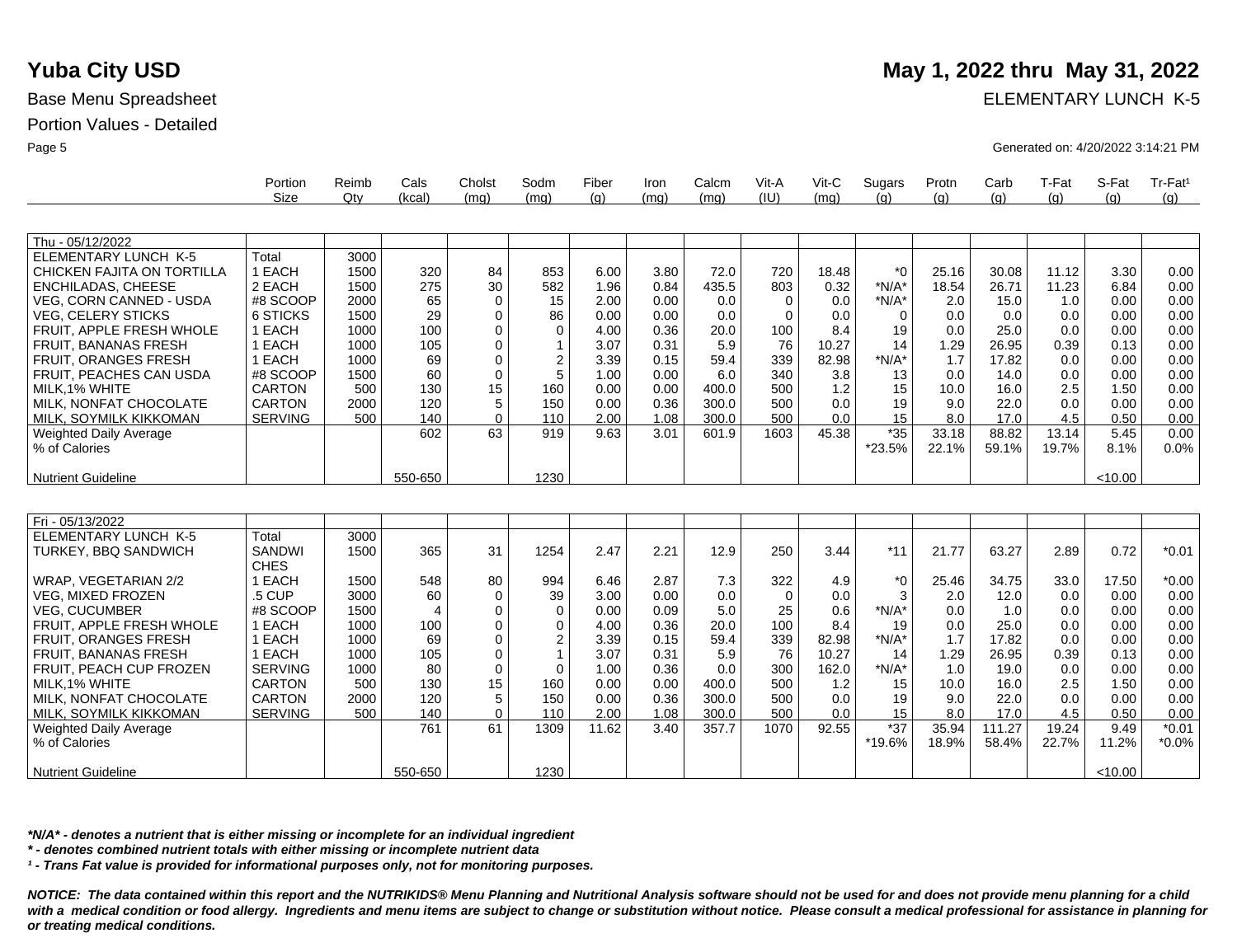|                                  | Portion        | Reimb | Cals    | Cholst          | Sodm           | Fiber | Iron | Calcm | Vit-A    | Vit-C | Sugars         | Protn | Carb   | T-Fat | S-Fat   | Tr-Fat <sup>1</sup> |
|----------------------------------|----------------|-------|---------|-----------------|----------------|-------|------|-------|----------|-------|----------------|-------|--------|-------|---------|---------------------|
|                                  | <b>Size</b>    | Qty   | (kcal)  | (mq)            | (mq)           | (q)   | (mq) | (mq)  | (IU)     | (mq)  | (q)            | (q)   | (g)    | (q)   | (q)     | (g)                 |
| Mon - 05/16/2022                 |                |       |         |                 |                |       |      |       |          |       |                |       |        |       |         |                     |
| <b>ELEMENTARY LUNCH K-5</b>      | Total          | 3000  |         |                 |                |       |      |       |          |       |                |       |        |       |         |                     |
| SLOPPY JOE BEEF SCRATCH          | <b>SERVING</b> | 1500  | 277     | 24              | 347            | 3.41  | 1.73 | 161.6 | 165      | 1.9   | $*6$           | 14.1  | 40.08  | 7.71  | 1.87    | $*0.93$             |
| MAC & CHEESE, WG JTM             | #6 SCOOP       | 1500  | 286     | 37              | 441            | 2.00  | 0.00 | 365.0 | 493      | 1.0   | 8              | 15.0  | 31.0   | 12.0  | 6.50    | 0.00                |
| BREAD, ROLL DINNER 1 OZ          | 1 EACH         | 1500  | 85      | 9               | 23             | 0.60  | 0.80 | 19.0  | 65       | 0.0   | $*N/A*$        | 3.1   | 15.0   | 1.5   | 0.00    | $*N/A*$             |
| POTATO, SMILES                   | <b>SERVING</b> | 2000  | 160     | $\Omega$        | 390            | 2.00  | 0.00 | 0.0   | $\Omega$ | 3.6   | $*N/A*$        | 2.0   | 24.0   | 6.0   | 1.00    | 0.00                |
|                                  | S(6)           |       |         |                 |                |       |      |       |          |       |                |       |        |       |         |                     |
| <b>VEG. CARROTS BABY - SNACK</b> | <b>PACK</b>    | 1500  | 20      | $\mathbf 0$     | 44             | 1.13  | 0.51 | 17.0  | 7824     | 4.76  | $*N/A*$        | 0.57  | 4.54   | 0.0   | 0.00    | $*N/A*$             |
| FRUIT. APPLE FRESH WHOLE         | 1 EACH         | 3000  | 100     | $\mathbf 0$     | $\Omega$       | 4.00  | 0.36 | 20.0  | 100      | 8.4   | 19             | 0.0   | 25.0   | 0.0   | 0.00    | 0.00                |
| <b>FRUIT, RAISINS</b>            | <b>BOX</b>     | 1500  | 114     | $\mathbf 0$     | 10             | 1.71  | 0.68 | 23.6  | $\Omega$ | 0.87  | 25             | 1.25  | 30.14  | 0.1   | 0.04    | 0.00                |
| MILK.1% WHITE                    | <b>CARTON</b>  | 500   | 130     | 15              | 160            | 0.00  | 0.00 | 400.0 | 500      | 1.2   | 15             | 10.0  | 16.0   | 2.5   | 1.50    | 0.00                |
| MILK, NONFAT CHOCOLATE           | <b>CARTON</b>  | 2000  | 120     | 5               | 150            | 0.00  | 0.36 | 300.0 | 500      | 0.0   | 19             | 9.0   | 22.0   | 0.0   | 0.00    | 0.00                |
| MILK, SOYMILK KIKKOMAN           | <b>SERVING</b> | 500   | 140     | $\mathbf 0$     | 110            | 2.00  | 1.08 | 300.0 | 500      | 0.0   | 15             | 8.0   | 17.0   | 4.5   | 0.50    | 0.00                |
| <b>Weighted Daily Average</b>    |                |       | 723     | $\overline{41}$ | 837            | 10.09 | 2.64 | 629.7 | 4874     | 15.27 | $*56$          | 27.34 | 121.55 | 15.82 | 5.20    | $*0.47$             |
| % of Calories                    |                |       |         |                 |                |       |      |       |          |       | $*31.1%$       | 15.1% | 67.3%  | 19.7% | 6.5%    | $*0.6%$             |
|                                  |                |       |         |                 |                |       |      |       |          |       |                |       |        |       |         |                     |
| Nutrient Guideline               |                |       | 550-650 |                 | 1230           |       |      |       |          |       |                |       |        |       | < 10.00 |                     |
|                                  |                |       |         |                 |                |       |      |       |          |       |                |       |        |       |         |                     |
|                                  |                |       |         |                 |                |       |      |       |          |       |                |       |        |       |         |                     |
| Tue - 05/17/2022                 |                |       |         |                 |                |       |      |       |          |       |                |       |        |       |         |                     |
| <b>ELEMENTARY LUNCH K-5</b>      | Total          | 3000  |         |                 |                |       |      |       |          |       |                |       |        |       |         |                     |
| SANDWICH, GRILL TURK & CH        | 1 EACH         | 1500  | 381     | 63              | 1664           | 4.00  | 2.20 | 74.6  | 42       | 1.0   | $*_{4}$        | 33.49 | 35.6   | 13.18 | 5.80    | $*0.00$             |
| SANDWICH, GRILLED CHEESE         | 1 EACH         | 1500  | 447     | 60              | 858            | 4.00  | 1.80 | 70.0  | 83       | 0.0   | $*_{4}$        | 23.0  | 35.0   | 24.83 | 12.33   | $*0.00$             |
| <b>VEG. GREEN BEANS</b>          | #16 SCOO       | 1500  | 8       | $\Omega$        | 70             | 1.00  | 0.00 | 0.0   | $\Omega$ | 0.0   | $\overline{1}$ | 0.5   | 1.5    | 0.0   | 0.00    | 0.00                |
| SALAD, SPINACH & ROMAINE         | 1EA #8 S       | 1500  | 40      | 2               | 48             | 0.38  | 0.31 | 13.5  | 1730     | 4.94  | $*$ $\cap$     | 0.4   | 1.15   | 4.0   | 0.61    | $*0.00$             |
|                                  | COOP           |       |         |                 |                |       |      |       |          |       |                |       |        |       |         |                     |
| <b>FRUIT, ORANGES FRESH</b>      | 1 EACH         | 3000  | 69      | $\mathbf 0$     | $\overline{2}$ | 3.39  | 0.15 | 59.4  | 339      | 82.98 | $*N/A*$        | 1.7   | 17.82  | 0.0   | 0.00    | 0.00                |
| FRUIT, PEAR CANNED USDA          | #8 SCOOP       | 1500  | 60      | $\mathbf 0$     | 5              | 2.00  | 0.24 | 8.0   | 60       | 2.5   | 12             | 0.0   | 15.0   | 0.0   | 0.00    | 0.00                |
| MILK.1% WHITE                    | <b>CARTON</b>  | 500   | 130     | 15              | 160            | 0.00  | 0.00 | 400.0 | 500      | 1.2   | 15             | 10.0  | 16.0   | 2.5   | 1.50    | 0.00                |
| MILK, NONFAT CHOCOLATE           | <b>CARTON</b>  | 2000  | 120     | 5               | 150            | 0.00  | 0.36 | 300.0 | 500      | 0.0   | 19             | 9.0   | 22.0   | 0.0   | 0.00    | 0.00                |
| MILK, SOYMILK KIKKOMAN           | <b>SERVING</b> | 500   | 140     | $\mathbf 0$     | 110            | 2.00  | 1.08 | 300.0 | 500      | 0.0   | 15             | 8.0   | 17.0   | 4.5   | 0.50    | 0.00                |
| <b>Weighted Daily Average</b>    |                |       | 662     | 68              | 1470           | 9.42  | 2.85 | 459.1 | 1797     | 87.40 | $*28$          | 39.39 | 82.11  | 22.17 | 9.70    | $*0.00$             |
| % of Calories                    |                |       |         |                 |                |       |      |       |          |       | *16.9%         | 23.8% | 49.6%  | 30.2% | 13.2%   | $*0.0\%$            |
|                                  |                |       |         |                 |                |       |      |       |          |       |                |       |        |       |         |                     |
| Nutrient Guideline               |                |       | 550-650 |                 | 1230           |       |      |       |          |       |                |       |        |       | < 10.00 |                     |

*\*N/A\* - denotes a nutrient that is either missing or incomplete for an individual ingredient*

*\* - denotes combined nutrient totals with either missing or incomplete nutrient data*

*¹ - Trans Fat value is provided for informational purposes only, not for monitoring purposes.*

*NOTICE: The data contained within this report and the NUTRIKIDS® Menu Planning and Nutritional Analysis software should not be used for and does not provide menu planning for a child*  with a medical condition or food allergy. Ingredients and menu items are subject to change or substitution without notice. Please consult a medical professional for assistance in planning for *or treating medical conditions.*

# **Yuba City USD** May 1, 2022 thru May 31, 2022

Base Menu Spreadsheet **ELEMENTARY LUNCH K-5** 

Page 6 Generated on: 4/20/2022 3:14:22 PM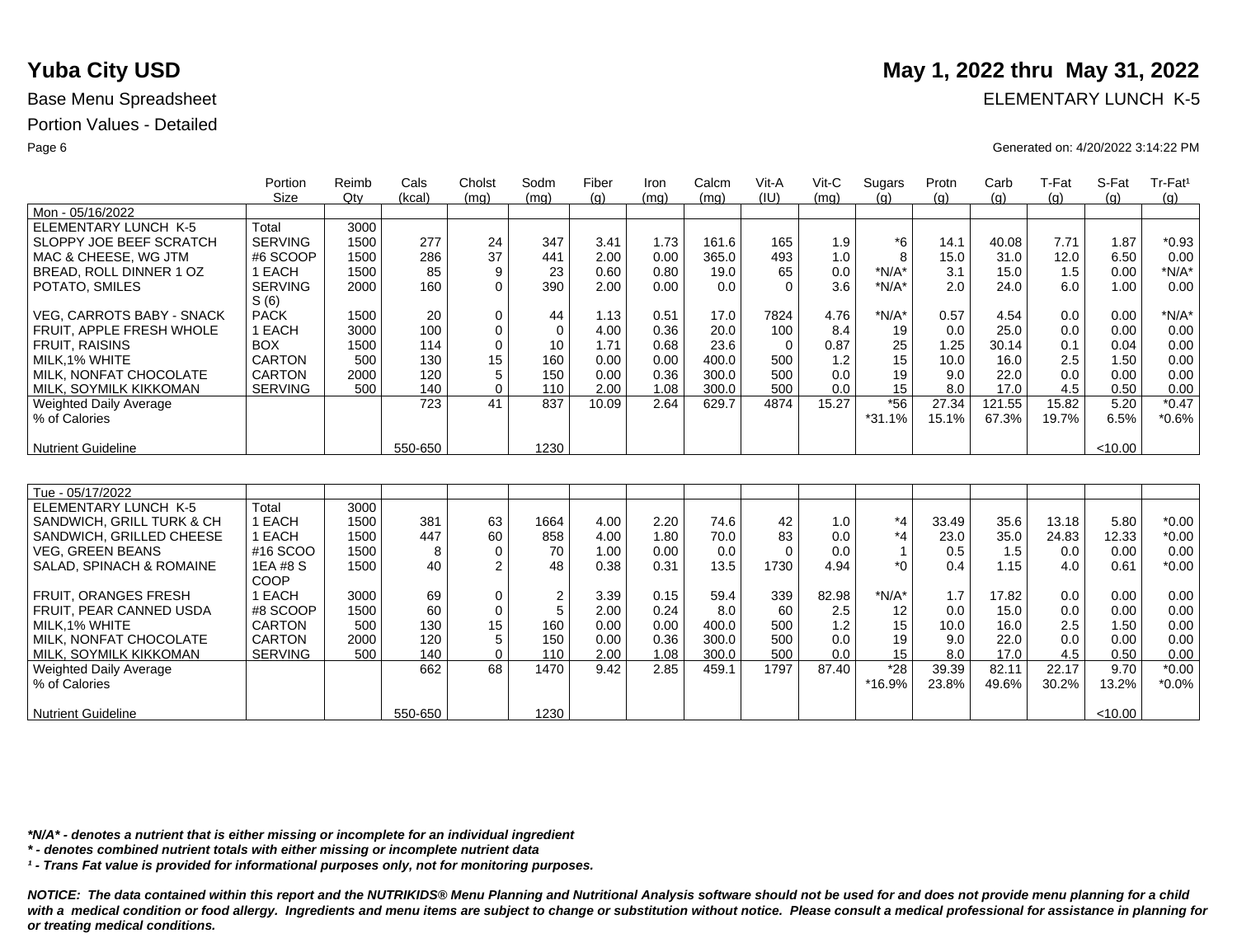Nutrient Guideline

|                                         | Portion                        | Reimb | Cals       | Cholst            | Sodm                | Fiber         | Iron         | Calcm          | Vit-A                   | $V$ it-C   | Sugars         | Protn          | Carb         | T-Fat      | S-Fat         | Tr-Fat <sup>1</sup> |
|-----------------------------------------|--------------------------------|-------|------------|-------------------|---------------------|---------------|--------------|----------------|-------------------------|------------|----------------|----------------|--------------|------------|---------------|---------------------|
|                                         | <b>Size</b>                    | Qtv   | (kcal)     | (mq)              | (mq)                | (q)           | (mq)         | (mq)           | (IU)                    | (mq)       | (q)            | (q)            | (q)          | (q)        | (q)           | (g)                 |
| Wed - 05/18/2022                        |                                |       |            |                   |                     |               |              |                |                         |            |                |                |              |            |               |                     |
| <b>ELEMENTARY LUNCH K-5</b>             | Total                          | 3000  |            |                   |                     |               |              |                |                         |            |                |                |              |            |               |                     |
| PIZZA. WG CHEESE SLIDERS                | 2 EACH                         | 1500  | 295        | 36                | 598                 | 3.52          | 1.36         | 501.3          | 450                     | 11.5       | $\overline{4}$ | 18.65          | 30.75        | 11.17      | 6.02          | 0.00                |
| PIZZA. WG PEP SLIDERS                   | 2 EACH                         | 1500  | 342        | 40                | 697                 | 3.30          | 1.28         | 428.5          | 442                     | 10.44      | $\overline{4}$ | 18.95          | 29.5         | 17.66      | 7.54          | 0.00                |
| POTATO, FRIES SPICY TWISTER             | <b>1/2 CUP</b>                 | 1000  | 273        | $\overline{2}$    | 546                 | 3.41          | 1.84         | 0.0            | $\overline{0}$          | 10.24      | $*N/A*$        | 3.41           | 34.13        | 13.65      | 5.97          | 0.00                |
| POTATO, FRIES PLAIN TWISTER             | <b>1/2 CUP</b>                 | 2000  | 130        | $\mathbf 0$       | 40                  | 1.00          | 0.36         | 0.0            | $\Omega$                | 0.0        | $\Omega$       | 2.0            | 20.0         | 5.0        | 1.00          | 0.00                |
| <b>VEG, TOMATO GRAPE</b>                | #8 SCOOP                       | 1500  | 18         | $\mathbf 0$       | 3                   | 0.50          | 0.18         | 0.0            | 378                     | 10.57      | $*N/A*$        | 0.5            | 3.52         | 0.5        | 0.00          | $*N/A*$             |
| FRUIT, PEAR FRESH                       | 1 EACH                         | 3000  | 97         | $\mathbf 0$       | $\overline{2}$      | 5.03          | 0.36         | 10.1           | 50                      | 7.24       | $*N/A*$        | 1.01           | 26.16        | 0.0        | 0.00          | $*N/A*$             |
| FRUIT, MIXED                            | #8 SCOOP                       | 1500  | 60         | $\mathbf 0$       | 10                  | 0.00          | 0.00         | 0.0            | 12                      | 0.8        | $*N/A*$        | 0.0            | 17.0         | 0.0        | 0.00          | 0.00                |
| MILK, 1% WHITE                          | <b>CARTON</b>                  | 500   | 130        | 15                | 160                 | 0.00          | 0.00         | 400.0          | 500                     | 1.2        | 15             | 10.0           | 16.0         | 2.5        | 1.50          | 0.00                |
| MILK. NONFAT CHOCOLATE                  | <b>CARTON</b>                  | 2000  | 120        | 5                 | 150                 | 0.00          | 0.36         | 300.0          | 500                     | 0.0        | 19             | 9.0            | 22.0         | 0.0        | 0.00          | 0.00                |
| MILK, SOYMILK KIKKOMAN                  | <b>SERVING</b>                 | 500   | 140        | $\Omega$          | 110                 | 2.00          | 1.08         | 300.0          | 500                     | 0.0        | 15             | 8.0            | 17.0         | 4.5        | 0.50          | 0.00                |
| CAKE STARTER, DEVILS BER                | <b>SERVING</b>                 | 3000  | 133        | 10                | 162                 | 1.49          | 1.05         | 32.0           | 108                     | 0.11       | $*12$          | 3.23           | 23.78        | 3.48       | 0.74          | $*0.00$             |
| <b>NARD</b>                             |                                |       |            |                   |                     |               |              |                |                         |            |                |                |              |            |               |                     |
| Weighted Daily Average                  |                                |       | 889        | 55                | 1172                | 12.32         | 4.10         | 823.6          | 1298                    | 27.62      | $*34$          | 34.76          | 135.20       | 27.19      | 10.52         | $*0.00$             |
| % of Calories                           |                                |       |            |                   |                     |               |              |                |                         |            | $*15.2%$       | 15.6%          | 60.8%        | 27.5%      | 10.6%         | $*0.0\%$            |
|                                         |                                |       |            |                   |                     |               |              |                |                         |            |                |                |              |            |               |                     |
| <b>Nutrient Guideline</b>               |                                |       | 550-650    |                   | 1230                |               |              |                |                         |            |                |                |              |            | < 10.00       |                     |
|                                         |                                |       |            |                   |                     |               |              |                |                         |            |                |                |              |            |               |                     |
|                                         |                                |       |            |                   |                     |               |              |                |                         |            |                |                |              |            |               |                     |
| Thu - 05/19/2022                        |                                |       |            |                   |                     |               |              |                |                         |            |                |                |              |            |               |                     |
| <b>ELEMENTARY LUNCH K-5</b>             | Total                          | 3000  |            |                   |                     |               |              |                |                         |            |                |                |              |            |               |                     |
| TACO, BEEF SOFT WHEAT TO                | <b>SERVINGS</b>                | 1500  | 289        | 43                | 529                 | 4.00          | 2.93         | 26.1           | 203                     | 1.9        | $*_{0}$        | 19.52          | 27.94        | 11.46      | 5.07          | $*0.00$             |
| <b>RTILLA</b>                           |                                |       |            |                   |                     |               |              |                | $\Omega$                |            |                |                |              |            |               |                     |
| QUESADILLA, CHEESE(SCRAT                | 1 EACH                         | 1500  | 540        | 80                | 990                 | 6.00          | 2.70         | 0.0            |                         | 1.2        | $\mathbf 0$    | 25.0           | 33.0         | 33.0       | 17.50         | 0.00                |
| CH)2/2<br>VEG. CORN CANNED - USDA       | #8 SCOOP                       | 2000  | 65         |                   | 15                  |               | 0.00         | 0.0            |                         | 0.0        | $*N/A*$        | 2.0            |              | 1.0        | 0.00          | 0.00                |
| <b>VEG. CELERY STICKS</b>               | 6 STICKS                       | 1500  | 29         | 0<br>$\mathbf 0$  | 86                  | 2.00<br>0.00  | 0.00         | 0.0            | $\mathbf 0$<br>$\Omega$ | 0.0        | $\Omega$       | 0.0            | 15.0<br>0.0  | 0.0        | 0.00          | 0.00                |
| FRUIT. APPLE FRESH WHOLE                | 1 EACH                         | 1000  | 100        | $\mathbf 0$       | $\mathbf 0$         | 4.00          | 0.36         | 20.0           | 100                     | 8.4        | 19             | 0.0            | 25.0         | 0.0        | 0.00          | 0.00                |
|                                         |                                | 1000  | 105        | $\Omega$          |                     |               | 0.31         | 5.9            | 76                      | 10.27      | 14             |                | 26.95        | 0.39       |               |                     |
| FRUIT, BANANAS FRESH                    | 1 EACH                         | 1000  | 69         | $\mathbf 0$       | $\mathbf{1}$        | 3.07          | 0.15         | 59.4           |                         |            | $*N/A*$        | 1.29<br>1.7    |              | 0.0        | 0.13          | 0.00<br>0.00        |
| <b>FRUIT, ORANGES FRESH</b>             | 1 EACH                         |       | 60         |                   | $\overline{2}$<br>5 | 3.39          | 0.00         | 6.0            | 339                     | 82.98      |                |                | 17.82        |            | 0.00<br>0.00  |                     |
| FRUIT, PEACHES CAN USDA                 | #8 SCOOP                       | 1500  |            | $\mathbf 0$       |                     | 1.00          |              |                | 340                     | 3.8<br>1.2 | 13             | 0.0            | 14.0         | 0.0        |               | 0.00                |
| MILK, 1% WHITE                          | <b>CARTON</b><br><b>CARTON</b> | 500   | 130        | 15                | 160                 | 0.00          | 0.00         | 400.0<br>300.0 | 500<br>500              |            | 15<br>19       | 10.0           | 16.0         | 2.5        | 1.50<br>0.00  | 0.00                |
| MILK, NONFAT CHOCOLATE                  |                                | 2000  | 120        | 5                 | 150<br>110          | 0.00          | 0.36<br>1.08 | 300.0          | 500                     | 0.0<br>0.0 |                | 9.0            | 22.0<br>17.0 | 0.0<br>4.5 |               | 0.00<br>0.00        |
| <b>MILK, SOYMILK KIKKOMAN</b>           | <b>SERVING</b>                 | 500   | 140<br>719 | $\mathbf 0$<br>68 | 961                 | 2.00<br>10.65 | 3.51         | 361.1          | 943                     | 37.53      | 15<br>$*35$    | 8.0            | 90.89        | 24.19      | 0.50<br>11.66 | $*0.00$             |
| Weighted Daily Average<br>% of Calories |                                |       |            |                   |                     |               |              |                |                         |            | *19.7%         | 33.59<br>18.7% | 50.6%        | 30.3%      | 14.6%         | $*0.0\%$            |
|                                         |                                |       |            |                   |                     |               |              |                |                         |            |                |                |              |            |               |                     |
|                                         |                                |       |            |                   |                     |               |              |                |                         |            |                |                |              |            |               |                     |

*\*N/A\* - denotes a nutrient that is either missing or incomplete for an individual ingredient*

*\* - denotes combined nutrient totals with either missing or incomplete nutrient data*

*¹ - Trans Fat value is provided for informational purposes only, not for monitoring purposes.*

550-650

*NOTICE: The data contained within this report and the NUTRIKIDS® Menu Planning and Nutritional Analysis software should not be used for and does not provide menu planning for a child*  with a medical condition or food allergy. Ingredients and menu items are subject to change or substitution without notice. Please consult a medical professional for assistance in planning for *or treating medical conditions.*

1230

# **Yuba City USD** May 1, 2022 thru May 31, 2022

Base Menu Spreadsheet **ELEMENTARY LUNCH K-5** 

Page 7 Generated on: 4/20/2022 3:14:22 PM

 $< 10.00$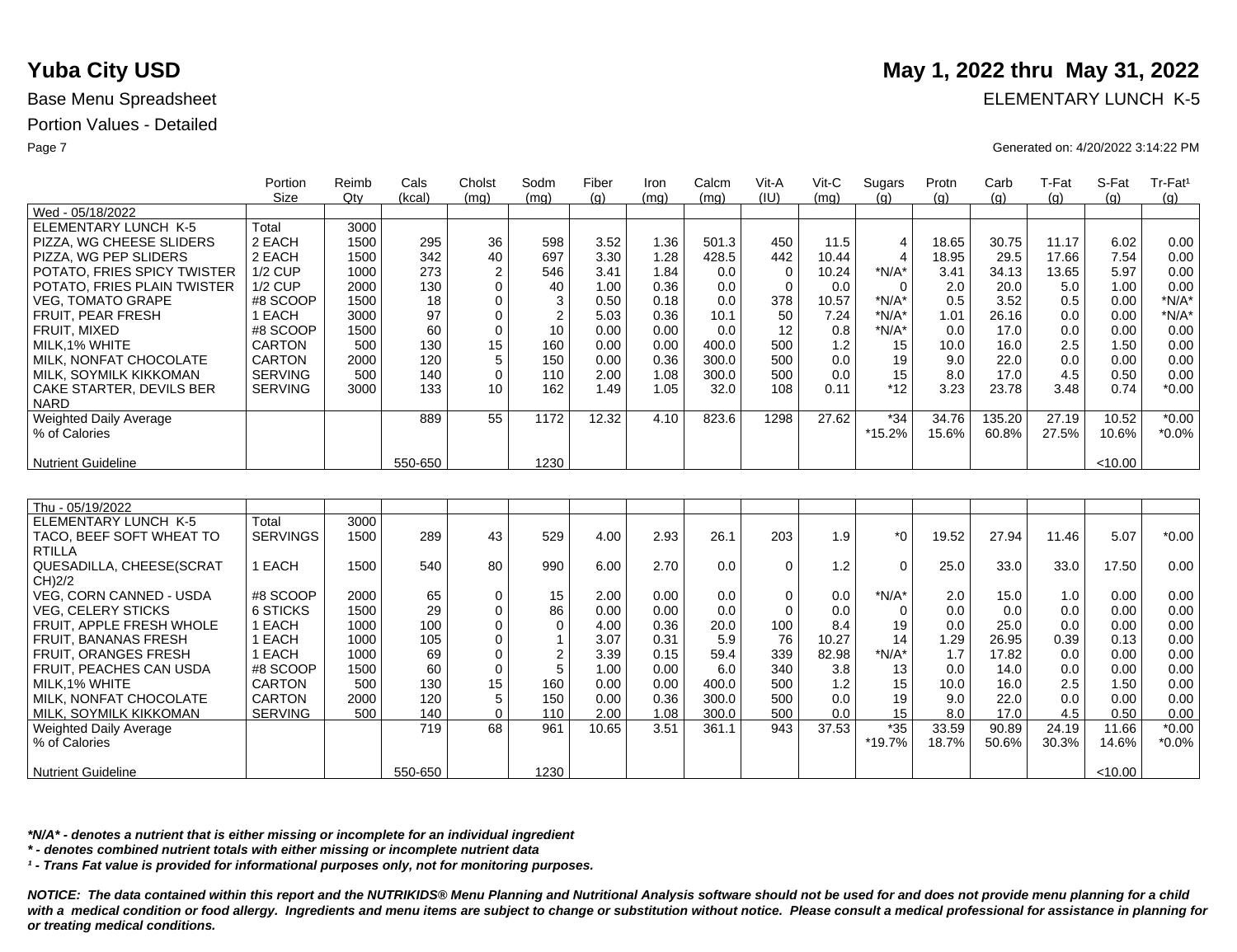|                              | Portion        | Reimb | Cals           | Cholst      | Sodm                    | Fiber | Iron | Calcm | Vit-A       | $V$ it-C | Sugars         | Protn | Carb   | T-Fat | S-Fat   | Tr-Fat <sup>1</sup> |
|------------------------------|----------------|-------|----------------|-------------|-------------------------|-------|------|-------|-------------|----------|----------------|-------|--------|-------|---------|---------------------|
|                              | <b>Size</b>    | Qtv   | (kcal)         | (mq)        | (mq)                    | (a)   | (mq) | (ma)  | (IU)        | (mq)     | (q)            | (q)   | (q)    | (g)   | (a)     | (g)                 |
| Fri - 05/20/2022             |                |       |                |             |                         |       |      |       |             |          |                |       |        |       |         |                     |
| ELEMENTARY LUNCH K-5         | Total          | 3000  |                |             |                         |       |      |       |             |          |                |       |        |       |         |                     |
| BURGER, ON A BUN             | 1 EACH         | 1500  | 288            | 35          | 339                     | 4.00  | 2.44 | 172.0 | $\mathbf 0$ | 0.0      | $\overline{4}$ | 20.0  | 31.0   | 10.0  | 3.20    | 0.00                |
| <b>BURGER, VEGGIE CHEESE</b> | 1 EACH         | 1500  | 370            | 20          | 761                     | 9.01  | 4.15 | 230.2 | $\mathbf 0$ | 0.0      | $*_{4}$        | 31.04 | 40.02  | 10.0  | 4.00    | 0.00                |
| <b>VEG, MIXED FROZEN</b>     | .5 CUP         | 3000  | 60             | $\mathbf 0$ | 39                      | 3.00  | 0.00 | 0.0   | $\mathbf 0$ | 0.0      | 3              | 2.0   | 12.0   | 0.0   | 0.00    | 0.00                |
| <b>VEG. CUCUMBER</b>         | #8 SCOOP       | 1500  | $\overline{4}$ | 0           | $\mathbf 0$             | 0.00  | 0.09 | 5.0   | 25          | 0.6      | *N/A*          | 0.0   | 1.0    | 0.0   | 0.00    | 0.00                |
| FRUIT, APPLE FRESH WHOLE     | 1 EACH         | 1000  | 100            | $\mathbf 0$ | $\mathbf 0$             | 4.00  | 0.36 | 20.0  | 100         | 8.4      | 19             | 0.0   | 25.0   | 0.0   | 0.00    | 0.00                |
| FRUIT, ORANGES FRESH         | 1 EACH         | 1000  | 69             | $\mathbf 0$ | $\overline{\mathbf{c}}$ | 3.39  | 0.15 | 59.4  | 339         | 82.98    | *N/A*          | 1.7   | 17.82  | 0.0   | 0.00    | 0.00                |
| FRUIT, BANANAS FRESH         | 1 EACH         | 1000  | 105            | $\mathbf 0$ | $\overline{1}$          | 3.07  | 0.31 | 5.9   | 76          | 10.27    | 14             | 1.29  | 26.95  | 0.39  | 0.13    | 0.00                |
| FRUIT, PEACH CUP FROZEN      | <b>SERVING</b> | 1000  | 80             | $\mathbf 0$ | $\Omega$                | 1.00  | 0.36 | 0.0   | 300         | 162.0    | $*N/A*$        | 1.0   | 19.0   | 0.0   | 0.00    | 0.00                |
| MILK.1% WHITE                | <b>CARTON</b>  | 500   | 130            | 15          | 160                     | 0.00  | 0.00 | 400.0 | 500         | 1.2      | 15             | 10.0  | 16.0   | 2.5   | 1.50    | 0.00                |
| MILK, NONFAT CHOCOLATE       | <b>CARTON</b>  | 2000  | 120            | 5           | 150                     | 0.00  | 0.36 | 300.0 | 500         | 0.0      | 19             | 9.0   | 22.0   | 0.0   | 0.00    | 0.00                |
| MILK, SOYMILK KIKKOMAN       | <b>SERVING</b> | 500   | 140            | $\mathbf 0$ | 110                     | 2.00  | 1.08 | 300.0 | 500         | 0.0      | 15             | 8.0   | 17.0   | 4.5   | 0.50    | 0.00                |
| Weighted Daily Average       |                |       | 634            | 33          | 735                     | 13.66 | 4.15 | 548.7 | 784         | 88.38    | $*36$          | 37.85 | 97.77  | 11.30 | 3.98    | 0.00                |
| % of Calories                |                |       |                |             |                         |       |      |       |             |          | *22.6%         | 23.9% | 61.7%  | 16.0% | 5.6%    | 0.0%                |
|                              |                |       |                |             |                         |       |      |       |             |          |                |       |        |       |         |                     |
| <b>Nutrient Guideline</b>    |                |       | 550-650        |             | 1230                    |       |      |       |             |          |                |       |        |       | <10.00  |                     |
|                              |                |       |                |             |                         |       |      |       |             |          |                |       |        |       |         |                     |
|                              |                |       |                |             |                         |       |      |       |             |          |                |       |        |       |         |                     |
| Mon - 05/23/2022             |                |       |                |             |                         |       |      |       |             |          |                |       |        |       |         |                     |
| <b>ELEMENTARY LUNCH K-5</b>  | Total          | 3000  |                |             |                         |       |      |       |             |          |                |       |        |       |         |                     |
| PRETZEL, NUGGETS W/CHEESE    | <b>SERVING</b> | 1500  | 336            | 56          | 910                     | 4.00  | 1.44 | 406.0 | 778         | 0.0      | $\sqrt{2}$     | 18.0  | 32.0   | 16.0  | 9.20    | 0.00                |
| CHICKEN, POPCORN WG 10 E     | <b>SERVING</b> | 1500  | 180            | 20          | 420                     | 3.00  | 1.80 | 40.0  | $\Omega$    | 0.0      | $\Omega$       | 12.0  | 12.0   | 9.0   | 2.00    | 0.00                |
| ACH RC                       | (10)           |       |                |             |                         |       |      |       |             |          |                |       |        |       |         |                     |
| POTATO, SMILES               | <b>SERVING</b> | 2000  | 160            | $\mathbf 0$ | 390                     | 2.00  | 0.00 | 0.0   | $\Omega$    | 3.6      | $*N/A*$        | 2.0   | 24.0   | 6.0   | 1.00    | 0.00                |
|                              | S(6)           |       |                |             |                         |       |      |       |             |          |                |       |        |       |         |                     |
| VEG. CARROTS BABY - SNACK    | <b>PACK</b>    | 1500  | 20             | 0           | 44                      | 1.13  | 0.51 | 17.0  | 7824        | 4.76     | $*N/A*$        | 0.57  | 4.54   | 0.0   | 0.00    | $*N/A*$             |
| FRUIT, APPLE FRESH WHOLE     | 1 EACH         | 3000  | 100            | $\mathbf 0$ | $\Omega$                | 4.00  | 0.36 | 20.0  | 100         | 8.4      | 19             | 0.0   | 25.0   | 0.0   | 0.00    | 0.00                |
| <b>FRUIT, RAISINS</b>        | <b>BOX</b>     | 1500  | 114            | $\mathbf 0$ | 10                      | 1.71  | 0.68 | 23.6  | $\Omega$    | 0.87     | 25             | 1.25  | 30.14  | 0.1   | 0.04    | 0.00                |
| MILK.1% WHITE                | <b>CARTON</b>  | 500   | 130            | 15          | 160                     | 0.00  | 0.00 | 400.0 | 500         | 1.2      | 15             | 10.0  | 16.0   | 2.5   | 1.50    | 0.00                |
| MILK. NONFAT CHOCOLATE       | <b>CARTON</b>  | 2000  | 120            | 5           | 150                     | 0.00  | 0.36 | 300.0 | 500         | 0.0      | 19             | 9.0   | 22.0   | 0.0   | 0.00    | 0.00                |
| MILK, SOYMILK KIKKOMAN       | <b>SERVING</b> | 500   | 140            | $\Omega$    | 110                     | 2.00  | 1.08 | 300.0 | 500         | 0.0      | 15             | 8.0   | 17.0   | 4.5   | 0.50    | 0.00                |
| Weighted Daily Average       |                |       | 656            | 44          | 1097                    | 10.59 | 3.00 | 580.0 | 4901        | 13.82    | $*50$          | 26.24 | 100.50 | 17.71 | 6.62    | $\overline{0.00}$   |
| % of Calories                |                |       |                |             |                         |       |      |       |             |          | *30.5%         | 16.0% | 61.2%  | 24.3% | 9.1%    | $*0.0\%$            |
| <b>Nutrient Guideline</b>    |                |       | 550-650        |             | 1230                    |       |      |       |             |          |                |       |        |       | < 10.00 |                     |

*\*N/A\* - denotes a nutrient that is either missing or incomplete for an individual ingredient*

*\* - denotes combined nutrient totals with either missing or incomplete nutrient data*

*¹ - Trans Fat value is provided for informational purposes only, not for monitoring purposes.*

*NOTICE: The data contained within this report and the NUTRIKIDS® Menu Planning and Nutritional Analysis software should not be used for and does not provide menu planning for a child*  with a medical condition or food allergy. Ingredients and menu items are subject to change or substitution without notice. Please consult a medical professional for assistance in planning for *or treating medical conditions.*

# **Yuba City USD** May 1, 2022 thru May 31, 2022

Base Menu Spreadsheet **ELEMENTARY LUNCH K-5** 

Page 8 Generated on: 4/20/2022 3:14:22 PM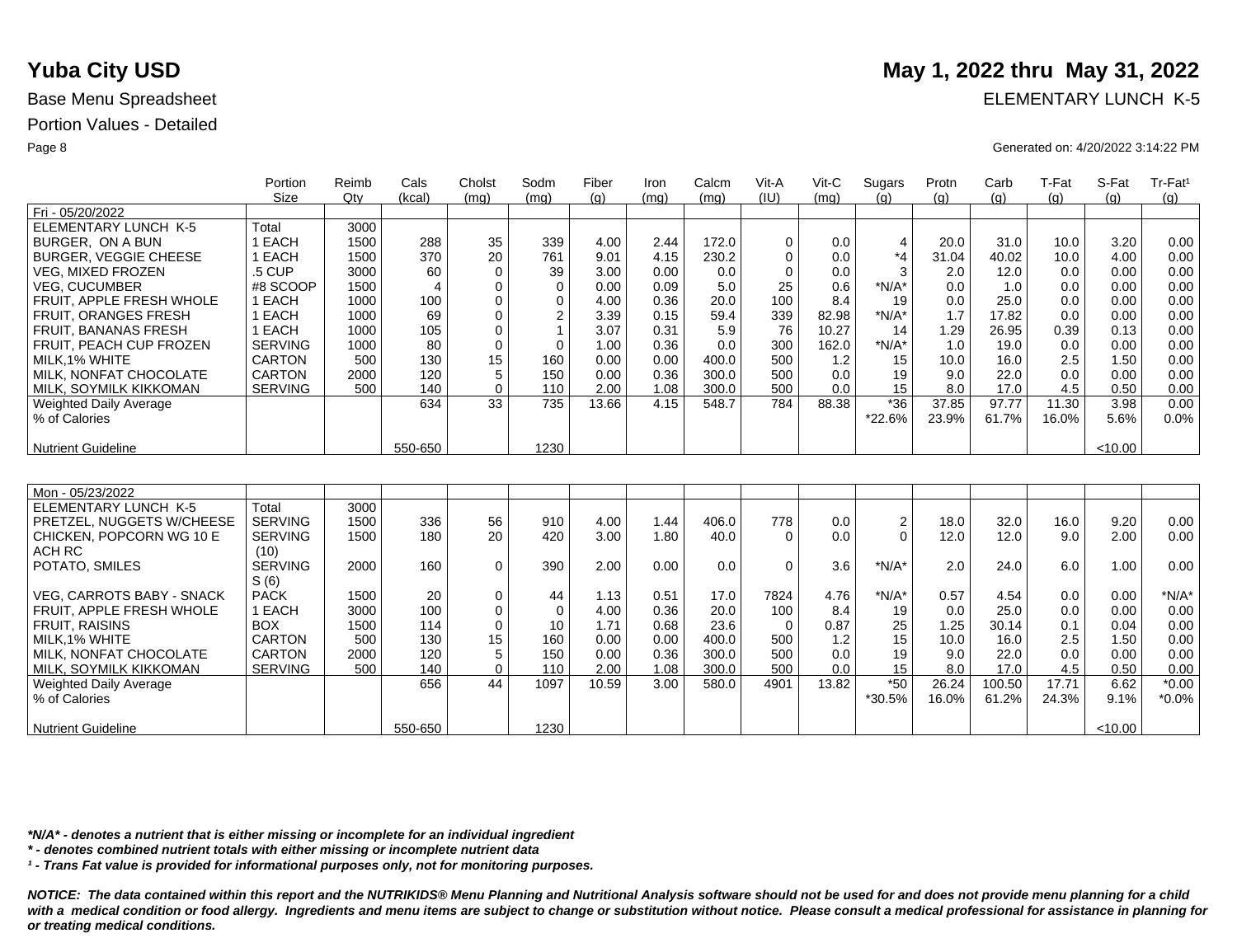|                                                     | Portion              | Reimb | Cals     | Cholst           | Sodm           | Fiber | Iron | Calcm | Vit-A       | $V$ it-C | Sugars                  | Protn      | Carb        | T-Fat | S-Fat   | Tr-Fat <sup>1</sup> |
|-----------------------------------------------------|----------------------|-------|----------|------------------|----------------|-------|------|-------|-------------|----------|-------------------------|------------|-------------|-------|---------|---------------------|
|                                                     | <b>Size</b>          | Qty   | (kcal)   | (mq)             | (mq)           | (q)   | (mq) | (mq)  | (IU)        | (mq)     | (q)                     | (q)        | (g)         | (g)   | (q)     | (g)                 |
| Tue - 05/24/2022                                    |                      |       |          |                  |                |       |      |       |             |          |                         |            |             |       |         |                     |
| ELEMENTARY LUNCH K-5                                | Total                | 3000  |          |                  |                |       |      |       |             |          |                         |            |             |       |         |                     |
| CORN DOG, MINI CHICK TYSON                          | <b>SERVING</b>       | 1500  | 315      | 49               | 570            | 2.43  | 1.75 | 24.3  | $\mathbf 0$ | 0.0      | 6                       | 14.55      | 27.89       | 16.98 | 3.64    | $*N/A*$             |
| SANDWICH, VEGGIE STACKER                            | (6)<br>SANDWIC       | 1500  | 528      |                  | 924            |       |      | 157.3 | 322         | 3.7      | $*_{4}$                 | 27.46      | 35.75       | 30.0  |         | $*0.00$             |
|                                                     |                      |       |          | 80               |                | 3.46  | 1.61 |       |             |          |                         |            |             |       | 16.00   | 0.00                |
| <b>VEG. GREEN BEANS</b><br>SALAD, SPINACH & ROMAINE | #8 SCOOP<br>1EA #8 S | 2000  | 16<br>40 | $\mathbf 0$<br>2 | 140<br>48      | 2.00  | 0.00 | 0.0   | $\mathbf 0$ | 0.0      | $\mathbf{1}$<br>$*_{0}$ | 1.0<br>0.4 | 3.0<br>1.15 | 0.0   | 0.00    | $*0.00$             |
|                                                     |                      | 1500  |          |                  |                | 0.38  | 0.31 | 13.5  | 1730        | 4.94     |                         |            |             | 4.0   | 0.61    |                     |
|                                                     | COOP                 |       |          |                  |                |       |      |       |             |          |                         |            |             |       |         |                     |
| FRUIT, ORANGES FRESH                                | 1 EACH               | 3000  | 69       | 0                | $\overline{2}$ | 3.39  | 0.15 | 59.4  | 339         | 82.98    | $*N/A*$                 | 1.7        | 17.82       | 0.0   | 0.00    | 0.00                |
| FRUIT, PEAR CANNED USDA                             | #8 SCOOP             | 1500  | 60       | 0                | 5              | 2.00  | 0.24 | 8.0   | 60          | 2.5      | 12                      | 0.0        | 15.0        | 0.0   | 0.00    | 0.00                |
| MILK, 1% WHITE                                      | CARTON               | 500   | 130      | 15               | 160            | 0.00  | 0.00 | 400.0 | 500         | 1.2      | 15                      | 10.0       | 16.0        | 2.5   | 1.50    | 0.00                |
| MILK, NONFAT CHOCOLATE                              | CARTON               | 2000  | 120      | 5                | 150            | 0.00  | 0.36 | 300.0 | 500         | 0.0      | 19                      | 9.0        | 22.0        | 0.0   | 0.00    | 0.00                |
| MILK, SOYMILK KIKKOMAN                              | <b>SERVING</b>       | 500   | 140      | $\Omega$         | 110            | 2.00  | 1.08 | 300.0 | 500         | 0.0      | 15                      | 8.0        | 17.0        | 4.5   | 0.50    | 0.00                |
| <b>Weighted Daily Average</b>                       |                      |       | 676      | 71               | 1014           | 9.20  | 2.52 | 477.6 | 1895        | 88.75    | $*29$                   | 32.57      | 79.88       | 26.66 | 10.46   | $*0.00$             |
| % of Calories                                       |                      |       |          |                  |                |       |      |       |             |          | $*17.4%$                | 19.3%      | 47.3%       | 35.5% | 13.9%   | $*0.0\%$            |
|                                                     |                      |       | 550-650  |                  | 1230           |       |      |       |             |          |                         |            |             |       | < 10.00 |                     |
| <b>Nutrient Guideline</b>                           |                      |       |          |                  |                |       |      |       |             |          |                         |            |             |       |         |                     |
|                                                     |                      |       |          |                  |                |       |      |       |             |          |                         |            |             |       |         |                     |
| Wed - 05/25/2022                                    |                      |       |          |                  |                |       |      |       |             |          |                         |            |             |       |         |                     |
| ELEMENTARY LUNCH K-5                                | Total                | 3000  |          |                  |                |       |      |       |             |          |                         |            |             |       |         |                     |
| <b>WAFFLE</b>                                       | <b>WAFFLE</b>        | 1500  | 90       | 4                | 181            | 0.81  | 0.76 | 11.6  | 351         | 0.0      | $*N/A*$                 | 1.65       | 15.63       | 2.06  | 0.41    | 0.00                |
| YOGURT, STRAW 4 OZ DANIMAL                          | <b>SERVING</b>       | 1500  | 130      | 15               | 85             | 0.00  | 0.00 | 150.0 | 100         | 0.0      | $*N/A*$                 | 6.0        | 20.0        | 3.0   | 2.00    | 0.00                |
| CHEESE, MOZZARELLA STRING                           | 1 EACH               | 1500  | 80       | 20               | 200            | 0.00  | 0.00 | 220.0 | $\Omega$    | 0.0      | $\Omega$                | 6.0        | 1.0         | 6.0   | 3.00    | 0.00                |
| WAFFLE                                              | <b>WAFFLE</b>        | 1500  | 90       | $\overline{4}$   | 181            | 0.81  | 0.76 | 11.6  | 351         | 0.0      | $*N/A*$                 | 1.65       | 15.63       | 2.06  | 0.41    | 0.00                |
| SAUSAGE, PATTIE TURKEY1.0                           | <b>SERVING</b>       | 1500  | 120      | 60               | 180            | 0.00  | 0.72 | 0.0   | $\Omega$    | 0.0      | $\Omega$                | 12.0       | 0.0         | 8.0   | 2.00    | 0.00                |
| 25OZ.                                               |                      |       |          |                  |                |       |      |       |             |          |                         |            |             |       |         |                     |
| POTATO, FRIES SPICY TWISTER                         | <b>1/2 CUP</b>       | 1000  | 273      | $\mathbf 2$      | 546            | 3.41  | 1.84 | 0.0   | 0           | 10.24    | $*N/A*$                 | 3.41       | 34.13       | 13.65 | 5.97    | 0.00                |
| POTATO, FRIES PLAIN TWISTER                         | <b>1/2 CUP</b>       | 2000  | 130      | $\Omega$         | 40             | 1.00  | 0.36 | 0.0   | $\Omega$    | 0.0      | $\Omega$                | 2.0        | 20.0        | 5.0   | 1.00    | 0.00                |
| <b>VEG, TOMATO GRAPE</b>                            | #8 SCOOP             | 1500  | 18       | $\mathbf 0$      | 3              | 0.50  | 0.18 | 0.0   | 378         | 10.57    | $*N/A*$                 | 0.5        | 3.52        | 0.5   | 0.00    | $*N/A*$             |
| FRUIT, PEAR FRESH                                   | 1 EACH               | 3000  | 97       | $\mathbf 0$      | $\overline{2}$ | 5.03  | 0.36 | 10.1  | 50          | 7.24     | $*N/A*$                 | 1.01       | 26.16       | 0.0   | 0.00    | $*N/A*$             |
| FRUIT, MIXED                                        | #8 SCOOP             | 1500  | 60       | $\mathbf 0$      | 10             | 0.00  | 0.00 | 0.0   | 12          | 0.8      | $*N/A*$                 | 0.0        | 17.0        | 0.0   | 0.00    | 0.00                |
| MILK.1% WHITE                                       | <b>CARTON</b>        | 500   | 130      | 15               | 160            | 0.00  | 0.00 | 400.0 | 500         | 1.2      | 15                      | 10.0       | 16.0        | 2.5   | 1.50    | 0.00                |
| MILK, NONFAT CHOCOLATE                              | <b>CARTON</b>        | 2000  | 120      | 5                | 150            | 0.00  | 0.36 | 300.0 | 500         | 0.0      | 19                      | 9.0        | 22.0        | 0.0   | 0.00    | 0.00                |
| MILK, SOYMILK KIKKOMAN                              | <b>SERVING</b>       | 500   | 140      | $\Omega$         | 110            | 2.00  | 1.08 | 300.0 | 500         | 0.0      | 15                      | 8.0        | 17.0        | 4.5   | 0.50    | 0.00                |
| CAKE STARTER, DEVILS BER                            | <b>SERVING</b>       | 3000  | 133      | 10               | 162            | 1.49  | 1.05 | 32.0  | 108         | 0.11     | $*12$                   | 3.23       | 23.78       | 3.48  | 0.74    | $*0.00$             |
| <b>NARD</b>                                         |                      |       |          |                  |                |       |      |       |             |          |                         |            |             |       |         |                     |
| <b>Weighted Daily Average</b>                       |                      |       | 826      | 68               | 938            | 9.72  | 3.90 | 555.3 | 1254        | 16.65    | $*30$                   | 29.61      | 131.21      | 23.34 | 7.65    | $*0.00$             |
| % of Calories                                       |                      |       |          |                  |                |       |      |       |             |          | $*14.5%$                | 14.3%      | 63.5%       | 25.4% | 8.3%    | $*0.0\%$            |
|                                                     |                      |       |          |                  |                |       |      |       |             |          |                         |            |             |       |         |                     |
| <b>Nutrient Guideline</b>                           |                      |       | 550-650  |                  | 1230           |       |      |       |             |          |                         |            |             |       | < 10.00 |                     |

*\*N/A\* - denotes a nutrient that is either missing or incomplete for an individual ingredient*

*\* - denotes combined nutrient totals with either missing or incomplete nutrient data*

*¹ - Trans Fat value is provided for informational purposes only, not for monitoring purposes.*

*NOTICE: The data contained within this report and the NUTRIKIDS® Menu Planning and Nutritional Analysis software should not be used for and does not provide menu planning for a child*  with a medical condition or food allergy. Ingredients and menu items are subject to change or substitution without notice. Please consult a medical professional for assistance in planning for *or treating medical conditions.*

# **Yuba City USD** May 1, 2022 thru May 31, 2022

Base Menu Spreadsheet **ELEMENTARY LUNCH K-5** 

### Page 9 Generated on: 4/20/2022 3:14:22 PM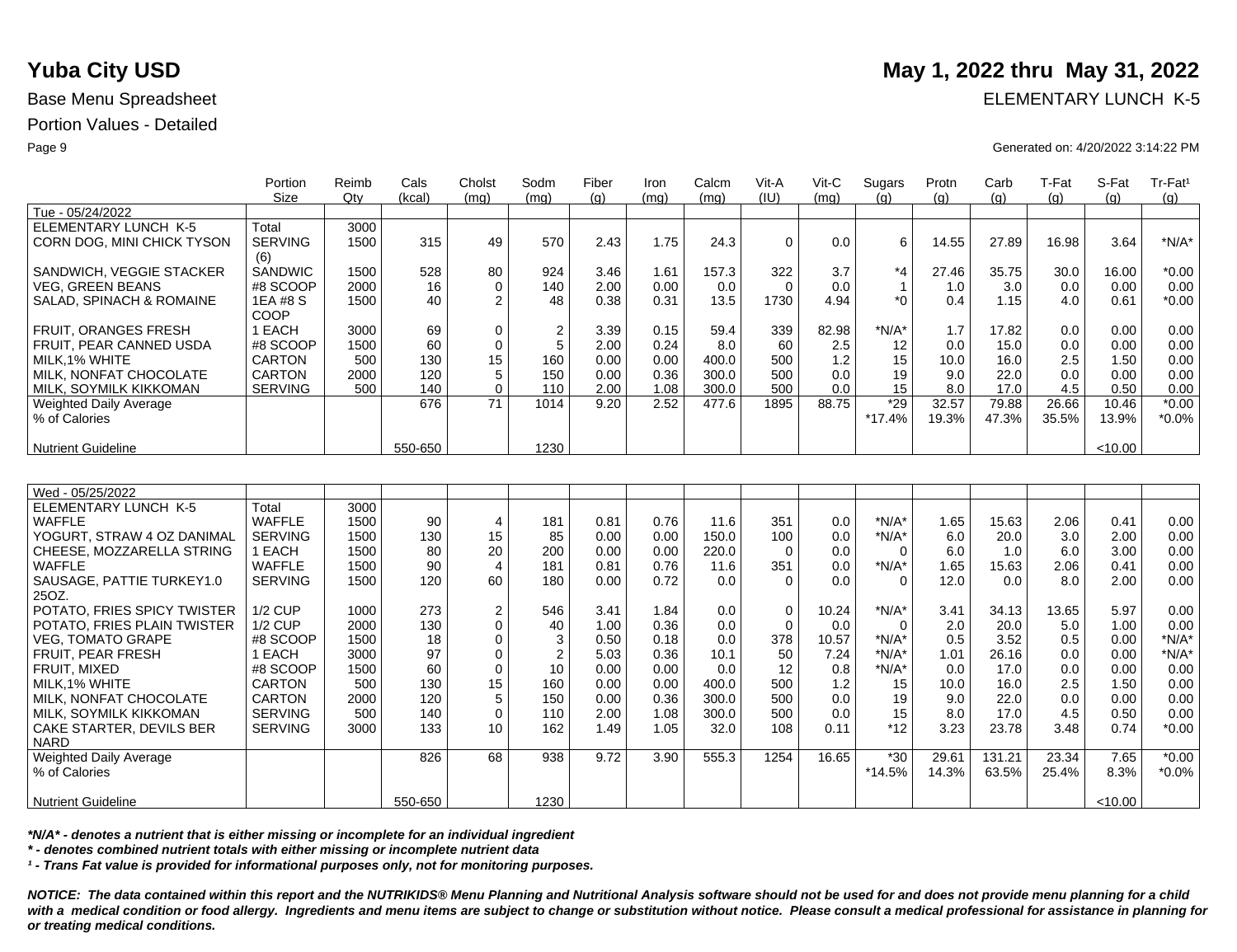Weighted Daily Average

% of Calories

Nutrient Guideline

### Portion Values - Detailed

Base Menu Spreadsheet **ELEMENTARY LUNCH K-5** 

Page 10 Generated on: 4/20/2022 3:14:22 PM

|                                 | Portion<br>Size | Reimb<br>Qtv | Cals<br>(kcal) | Cholst<br>(mq) | Sodm<br>(mq) | Fiber<br>(q) | Iron<br>(mq) | Calcm<br>(mq) | Vit-A<br>(IU) | Vit-C<br>(mq) | Sugars<br>(q) | Protn<br>(q) | Carb<br>(q) | T-Fat<br>(q) | S-Fat<br>(q) | Tr-Fat <sup>1</sup><br>(q) |
|---------------------------------|-----------------|--------------|----------------|----------------|--------------|--------------|--------------|---------------|---------------|---------------|---------------|--------------|-------------|--------------|--------------|----------------------------|
|                                 |                 |              |                |                |              |              |              |               |               |               |               |              |             |              |              |                            |
| Thu - 05/26/2022                |                 |              |                |                |              |              |              |               |               |               |               |              |             |              |              |                            |
| <b>ELEMENTARY LUNCH K-5</b>     | Total           | 3000         |                |                |              |              |              |               |               |               |               |              |             |              |              |                            |
| CHICKEN FAJITA ON TORTILLA      | 1 EACH          | 1500         | 320            | 84             | 853          | 6.00         | 3.80         | 72.0          | 720           | 18.48         | $*_{0}$       | 25.16        | 30.08       | 11.12        | 3.30         | 0.00                       |
| <b>ENCHILADAS, CHEESE</b>       | 2 EACH          | 1500         | 275            | 30             | 582          | 1.96         | 0.84         | 435.5         | 803           | 0.32          | $*N/A*$       | 18.54        | 26.71       | 11.23        | 6.84         | 0.00                       |
| VEG, CORN CANNED - USDA         | #8 SCOOP        | 2000         | 65             | $\mathbf 0$    | 15           | 2.00         | 0.00         | 0.0           | $\mathbf 0$   | 0.0           | $*N/A*$       | 2.0          | 15.0        | 1.0          | 0.00         | 0.00                       |
| <b>VEG, CELERY STICKS</b>       | 6 STICKS        | 1500         | 29             | $\mathbf 0$    | 86           | 0.00         | 0.00         | 0.0           | $\mathbf 0$   | 0.0           | $\Omega$      | 0.0          | 0.0         | 0.0          | 0.00         | 0.00                       |
| FRUIT, APPLE FRESH WHOLE        | 1 EACH          | 1000         | 100            | $\Omega$       | $\Omega$     | 4.00         | 0.36         | 20.0          | 100           | 8.4           | 19            | 0.0          | 25.0        | 0.0          | 0.00         | 0.00                       |
| <b>FRUIT, BANANAS FRESH</b>     | 1 EACH          | 1000         | 105            | $\mathbf 0$    | 1            | 3.07         | 0.31         | 5.9           | 76            | 10.27         | 14            | 1.29         | 26.95       | 0.39         | 0.13         | 0.00                       |
| FRUIT, ORANGES FRESH            | 1 EACH          | 1000         | 69             | $\mathbf 0$    | 2            | 3.39         | 0.15         | 59.4          | 339           | 82.98         | $*N/A*$       | 1.7          | 17.82       | 0.0          | 0.00         | 0.00                       |
| FRUIT, PEACHES CAN USDA         | #8 SCOOP        | 1500         | 60             | 0              | 5            | 1.00         | 0.00         | 6.0           | 340           | 3.8           | 13            | 0.0          | 14.0        | 0.0          | 0.00         | 0.00                       |
| MILK, 1% WHITE                  | <b>CARTON</b>   | 500          | 130            | 15             | 160          | 0.00         | 0.00         | 400.0         | 500           | 1.2           | 15            | 10.0         | 16.0        | 2.5          | 1.50         | 0.00                       |
| MILK. NONFAT CHOCOLATE          | <b>CARTON</b>   | 2000         | 120            | 5              | 150          | 0.00         | 0.36         | 300.0         | 500           | 0.0           | 19            | 9.0          | 22.0        | 0.0          | 0.00         | 0.00                       |
| MILK, SOYMILK KIKKOMAN          | <b>SERVING</b>  | 500          | 140            | $\mathbf 0$    | 110          | 2.00         | 1.08         | 300.0         | 500           | 0.0           | 15            | 8.0          | 17.0        | 4.5          | 0.50         | 0.00                       |
| <b>Weighted Daily Average</b>   |                 |              | 602            | 63             | 919          | 9.63         | 3.01         | 601.9         | 1603          | 45.38         | $*35$         | 33.18        | 88.82       | 13.14        | 5.45         | 0.00                       |
| % of Calories                   |                 |              |                |                |              |              |              |               |               |               | *23.5%        | 22.1%        | 59.1%       | 19.7%        | 8.1%         | 0.0%                       |
|                                 |                 |              |                |                |              |              |              |               |               |               |               |              |             |              |              |                            |
| <b>Nutrient Guideline</b>       |                 |              | 550-650        |                | 1230         |              |              |               |               |               |               |              |             |              | < 10.00      |                            |
|                                 |                 |              |                |                |              |              |              |               |               |               |               |              |             |              |              |                            |
| Fri - 05/27/2022                |                 |              |                |                |              |              |              |               |               |               |               |              |             |              |              |                            |
| <b>ELEMENTARY LUNCH K-5</b>     | Total           | 3000         |                |                |              |              |              |               |               |               |               |              |             |              |              |                            |
| <b>TURKEY, BBQ SANDWICH</b>     | <b>SANDWI</b>   | 1500         | 365            | 31             | 1254         | 2.47         | 2.21         | 12.9          | 250           | 3.44          | $*11$         | 21.77        | 63.27       | 2.89         | 0.72         | $*0.01$                    |
|                                 | <b>CHES</b>     |              |                |                |              |              |              |               |               |               |               |              |             |              |              |                            |
| WRAP, VEGETARIAN 2/2            | 1 EACH          | 1500         | 548            | 80             | 994          | 6.46         | 2.87         | 7.3           | 322           | 4.9           | *0            | 25.46        | 34.75       | 33.0         | 17.50        | $*0.00$                    |
| <b>VEG. MIXED FROZEN</b>        | .5 CUP          | 3000         | 60             | $\Omega$       | 39           | 3.00         | 0.00         | 0.0           | 0             | 0.0           | 3             | 2.0          | 12.0        | 0.0          | 0.00         | 0.00                       |
| <b>VEG, CUCUMBER</b>            | #8 SCOOP        | 1500         | $\overline{4}$ | $\mathbf 0$    | 0            | 0.00         | 0.09         | 5.0           | 25            | 0.6           | $*N/A*$       | 0.0          | 1.0         | 0.0          | 0.00         | 0.00                       |
| <b>FRUIT, APPLE FRESH WHOLE</b> | 1 EACH          | 1000         | 100            | $\mathbf 0$    | 0            | 4.00         | 0.36         | 20.0          | 100           | 8.4           | 19            | 0.0          | 25.0        | 0.0          | 0.00         | 0.00                       |
| <b>FRUIT, ORANGES FRESH</b>     | 1 EACH          | 1000         | 69             | $\mathbf 0$    | 2            | 3.39         | 0.15         | 59.4          | 339           | 82.98         | $*N/A*$       | 1.7          | 17.82       | 0.0          | 0.00         | 0.00                       |
| <b>FRUIT, BANANAS FRESH</b>     | 1 EACH          | 1000         | 105            | $\mathbf 0$    | 1            | 3.07         | 0.31         | 5.9           | 76            | 10.27         | 14            | 1.29         | 26.95       | 0.39         | 0.13         | 0.00                       |
| FRUIT, PEACH CUP FROZEN         | <b>SERVING</b>  | 1000         | 80             | $\mathbf 0$    | $\Omega$     | 1.00         | 0.36         | 0.0           | 300           | 162.0         | $*N/A*$       | 1.0          | 19.0        | 0.0          | 0.00         | 0.00                       |
| MILK.1% WHITE                   | <b>CARTON</b>   | 500          | 130            | 15             | 160          | 0.00         | 0.00         | 400.0         | 500           | 1.2           | 15            | 10.0         | 16.0        | 2.5          | 1.50         | 0.00                       |
| MILK. NONFAT CHOCOLATE          | <b>CARTON</b>   | 2000         | 120            | 5              | 150          | 0.00         | 0.36         | 300.0         | 500           | 0.0           | 19            | 9.0          | 22.0        | 0.0          | 0.00         | 0.00                       |
| MILK, SOYMILK KIKKOMAN          | <b>SERVING</b>  | 500          | 140            | $\Omega$       | 110          | 2.00         | 1.08         | 300.0         | 500           | 0.0           | 15            | 8.0          | 17.0        | 4.5          | 0.50         | 0.00                       |
| Weighted Daily Average          |                 |              | 761            | 61             | 1309         | 11.62        | 3.40         | 357.7         | 1070          | 92.55         | $*37$         | 35.94        | 111.27      | 19.24        | 9.49         | $*0.01$                    |

*\*N/A\* - denotes a nutrient that is either missing or incomplete for an individual ingredient*

*\* - denotes combined nutrient totals with either missing or incomplete nutrient data*

*¹ - Trans Fat value is provided for informational purposes only, not for monitoring purposes.*

550-650

*NOTICE: The data contained within this report and the NUTRIKIDS® Menu Planning and Nutritional Analysis software should not be used for and does not provide menu planning for a child*  with a medical condition or food allergy. Ingredients and menu items are subject to change or substitution without notice. Please consult a medical professional for assistance in planning for *or treating medical conditions.*

11.62 3.40 357.7 1070 92.55 37

\*19.6%

35.94 18.9% 111.27 58.4%

19.24 22.7%

9.49 11.2%  $< 10.00$ 

\*0.01 \*0.0%

1230